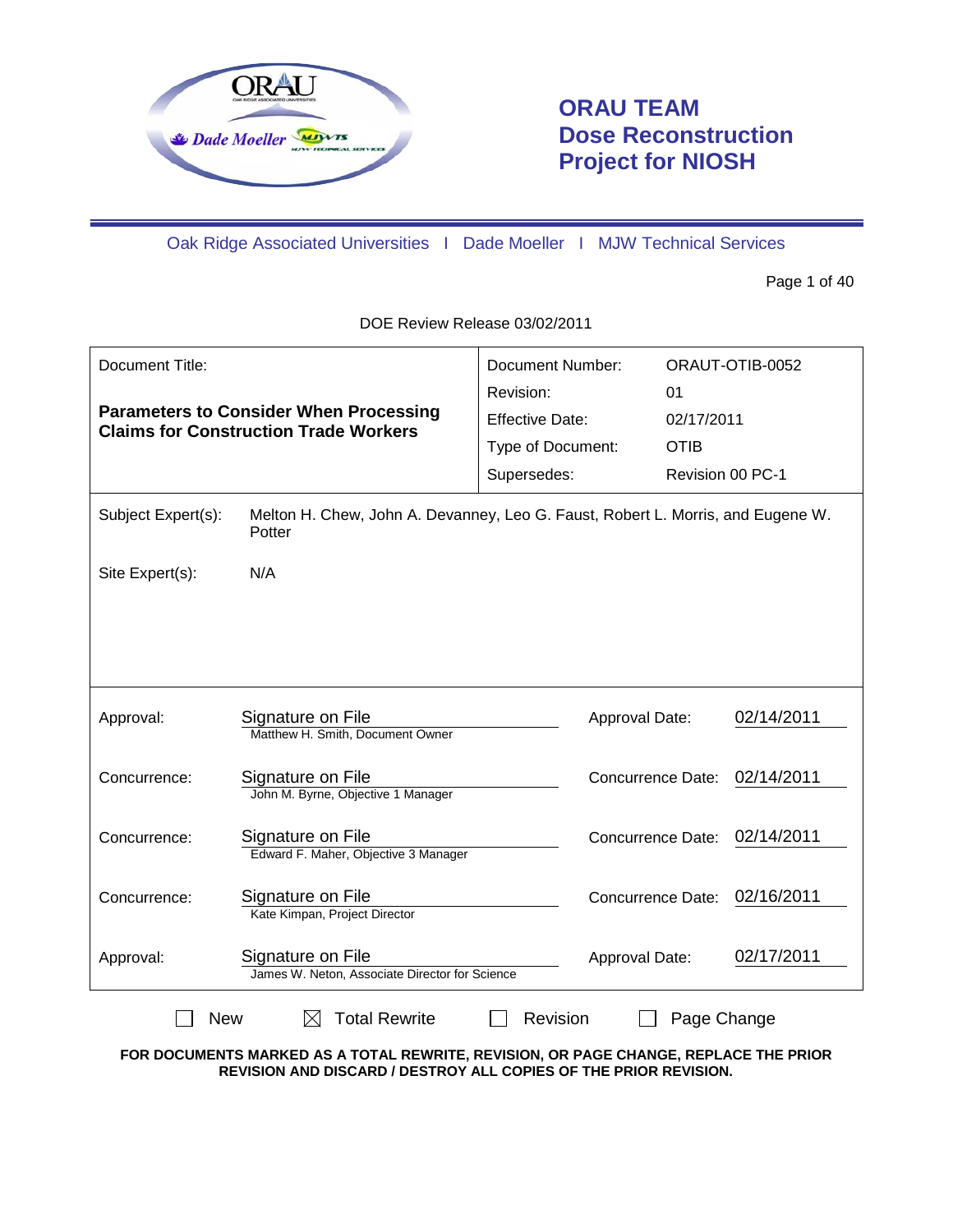# **PUBLICATION RECORD**

| <b>EFFECTIVE</b> | <b>REVISION</b> |                                                                                                                                                                                                                                                                                                                                                                                                                                                                                                                                                                                                                                                                                          |            |  |  |
|------------------|-----------------|------------------------------------------------------------------------------------------------------------------------------------------------------------------------------------------------------------------------------------------------------------------------------------------------------------------------------------------------------------------------------------------------------------------------------------------------------------------------------------------------------------------------------------------------------------------------------------------------------------------------------------------------------------------------------------------|------------|--|--|
| <b>DATE</b>      | <b>NUMBER</b>   | <b>DESCRIPTION</b>                                                                                                                                                                                                                                                                                                                                                                                                                                                                                                                                                                                                                                                                       |            |  |  |
| 08/31/2006       | 00              | First approved issue. New document to describe the parameters to<br>consider when processing claims for CTWs. Incorporates formal<br>internal review comments and comments from the Worker Outreach<br>meetings with the Hanford PACE Local (Steelworkers and Guards)<br>on 05/22/2005 and the Central Washington Building and<br>Construction Trades Council on 01/15/2005. Revised to incorporate<br>additional NIOSH comments. There is an increase in assigned dose<br>and a PER is required. Training required: As determined by the<br>Task Manager. Initiated by Melton H. Chew and John A. Devanney.                                                                             |            |  |  |
| 01/16/2007       | 00 PC-1         | Sections 8.2, 8.3, and 8.4 on pages 32 and 33 revised in order to<br>provide consistent guidance for dose reconstruction. No sections<br>were deleted. Incorporates internal formal review comments. No<br>changes were needed as a result of NIOSH formal review. This<br>revision does not result in an increase of dose and no PER is<br>required. Training required: As determined by the Task Manager.<br>Initiated by John M. Byrne. Approval:                                                                                                                                                                                                                                     |            |  |  |
|                  |                 | Signature on File<br>12/19/2006                                                                                                                                                                                                                                                                                                                                                                                                                                                                                                                                                                                                                                                          |            |  |  |
|                  |                 | John M. Byrne, Document Owner                                                                                                                                                                                                                                                                                                                                                                                                                                                                                                                                                                                                                                                            |            |  |  |
|                  |                 | Signature on File<br>Edward F. Maher, Task 5 Manager                                                                                                                                                                                                                                                                                                                                                                                                                                                                                                                                                                                                                                     | 12/18/2006 |  |  |
|                  |                 | Signature on File                                                                                                                                                                                                                                                                                                                                                                                                                                                                                                                                                                                                                                                                        | 01/11/2007 |  |  |
|                  |                 | Kate Kimpan, Project Director                                                                                                                                                                                                                                                                                                                                                                                                                                                                                                                                                                                                                                                            |            |  |  |
|                  |                 | Brant A. Ulsh Signature on File for                                                                                                                                                                                                                                                                                                                                                                                                                                                                                                                                                                                                                                                      | 01/16/2007 |  |  |
|                  |                 | James W. Neton, Associate Director for Science                                                                                                                                                                                                                                                                                                                                                                                                                                                                                                                                                                                                                                           |            |  |  |
| 02/17/2011       | 01              | The Advisory Board tasked SC&A to review OTIB-0052 Rev 00<br>PC-1. A draft report and sixteen findings were produced. Eight<br>findings were closed after discussion in the Procedures Review<br>Working Group, three were transferred to another Working Group,<br>and five ("in abeyance") are closed by this revision. These changes<br>clarify the basis for certain assumptions and provide cautions<br>regarding the limitations of the available data. Incorporates formal<br>internal and NIOSH review comments. Constitutes a total rewrite of<br>the document. Training required: As determined by the Objective<br>Manager. Initiated by Melton H. Chew and Matthew H. Smith. |            |  |  |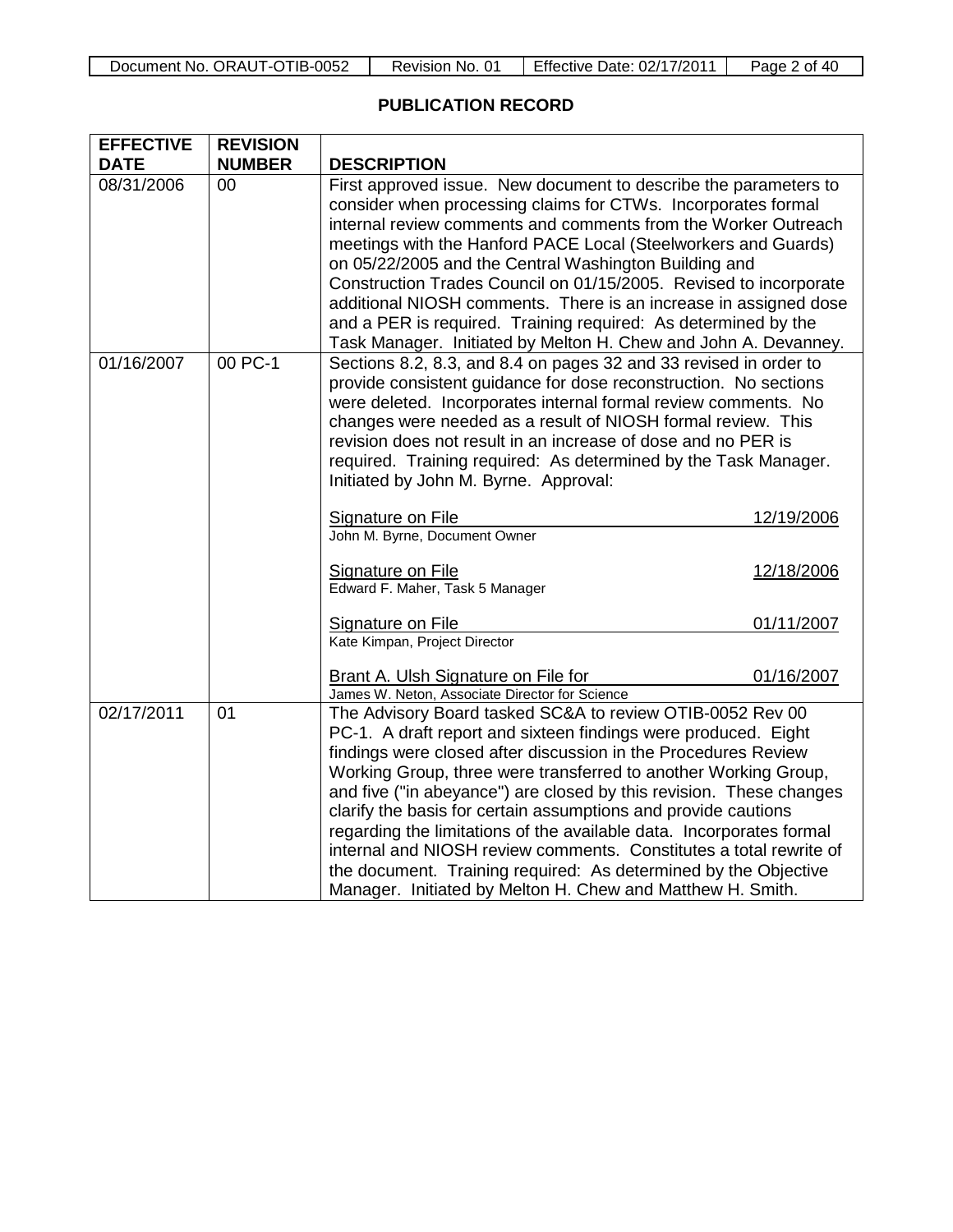# **TABLE OF CONTENTS**

| <b>SECTION</b> |      | <b>TITLE</b>                                                         | <b>PAGE</b> |
|----------------|------|----------------------------------------------------------------------|-------------|
|                |      |                                                                      |             |
| 1.0            |      |                                                                      |             |
| 2.0            |      |                                                                      |             |
| 3.0            |      |                                                                      |             |
|                | 3.1  |                                                                      |             |
| 4.0            |      |                                                                      |             |
|                | 4.1  |                                                                      |             |
|                | 4.2  |                                                                      |             |
|                | 4.3  |                                                                      |             |
|                | 4.4  |                                                                      |             |
| 5.0            |      |                                                                      |             |
|                | 5.1  |                                                                      |             |
|                | 5.2  |                                                                      |             |
|                | 5.3  |                                                                      |             |
|                | 5.4  |                                                                      |             |
|                | 5.5  |                                                                      |             |
|                | 5.6  |                                                                      |             |
|                | 5.7  |                                                                      |             |
|                | 5.8  |                                                                      |             |
|                | 5.9  |                                                                      |             |
|                | 5.10 |                                                                      |             |
|                | 5.11 |                                                                      |             |
|                | 5.12 |                                                                      |             |
|                | 5.13 |                                                                      |             |
|                | 5.14 |                                                                      |             |
| 6.0            |      |                                                                      |             |
|                | 6.1  |                                                                      |             |
|                | 6.2. |                                                                      |             |
| 7.0            |      |                                                                      |             |
|                | 7.1  |                                                                      |             |
| 8.0            |      |                                                                      |             |
|                | 8.1  |                                                                      |             |
|                | 8.2  | Guidance on the Determination of Penetrating Dose for Unmonitored    |             |
|                | 8.3  | Guidance on the Determination of Nonpenetrating Dose for Unmonitored |             |
|                |      |                                                                      |             |
|                | 8.4  |                                                                      |             |
|                | 8.5  | Guidance on the Determination of Occupational Medical Dose  35       |             |
| 9.0            |      |                                                                      |             |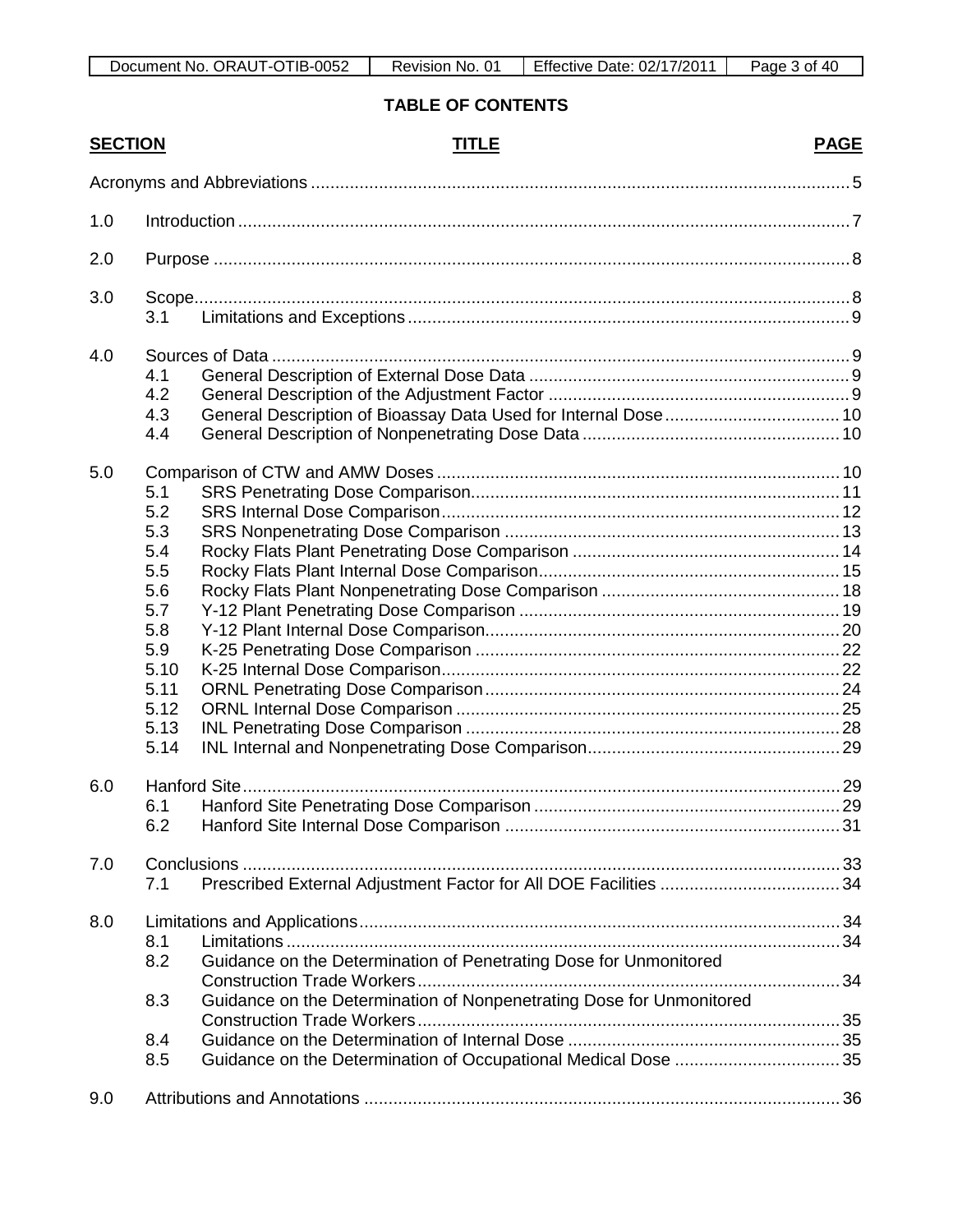| Document No. ORAUT-OTIB-0052 | Revision No. 01 | Effective Date: 02/17/2011 | Page 4 of 40 |
|------------------------------|-----------------|----------------------------|--------------|
|                              |                 |                            |              |
| References                   |                 |                            |              |

# **LIST OF TABLES**

# **TABLE TITLE**

# **PAGE**

| 6-1 Observed ratios and average penetrating dose for CTWs and AMWs at Hanford  31 |  |
|-----------------------------------------------------------------------------------|--|

### **LIST OF FIGURES**

# **FIGURE TITLE**

# **PAGE**

| $5 - 1$  | 95th-percentile annual penetrating dose for CTWs and AMWs for the DOE       |  |
|----------|-----------------------------------------------------------------------------|--|
|          | complex.                                                                    |  |
| $5-2$    |                                                                             |  |
| $5-3$    | Results of bioassay samples above the reporting level for randomly selected |  |
|          | CTWs and non-CTWs at SRS                                                    |  |
| $5 - 4$  |                                                                             |  |
| $5-5$    |                                                                             |  |
| $5-6$    |                                                                             |  |
| $5 - 7$  |                                                                             |  |
| $5-8$    |                                                                             |  |
| $5-9$    |                                                                             |  |
| $5 - 10$ |                                                                             |  |
| $5 - 11$ |                                                                             |  |
| $5 - 12$ |                                                                             |  |
| $5 - 13$ |                                                                             |  |
| $5 - 14$ |                                                                             |  |
| $5 - 15$ |                                                                             |  |
| $5 - 16$ |                                                                             |  |
| $5 - 17$ |                                                                             |  |
| $5 - 18$ |                                                                             |  |
| $5 - 19$ |                                                                             |  |
| $5 - 20$ |                                                                             |  |
| $6-1$    |                                                                             |  |
| $6 - 2$  |                                                                             |  |
| $6 - 3$  |                                                                             |  |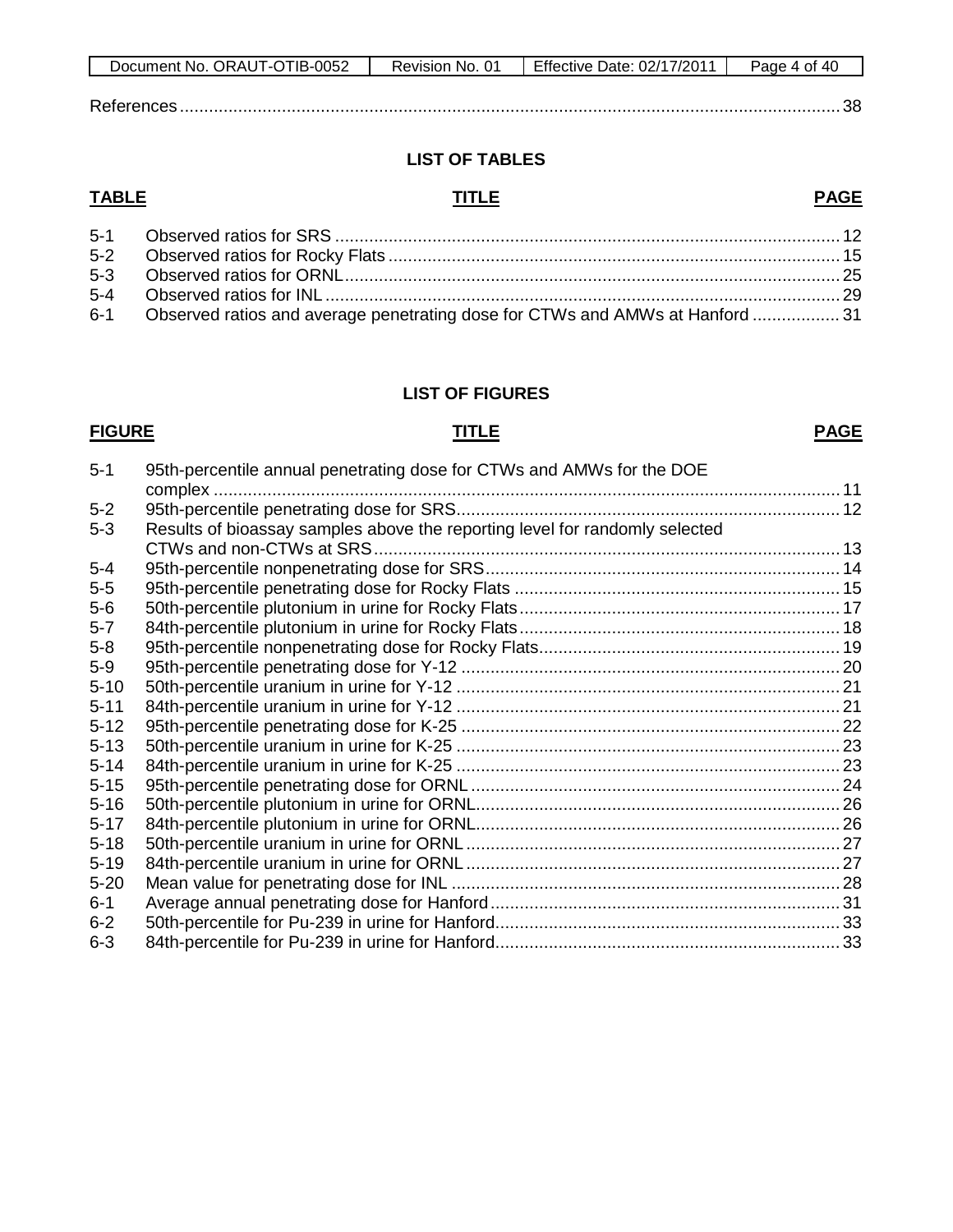# **ACRONYMS AND ABBREVIATIONS**

| <b>AMW</b>                  | all monitored workers                                                          |
|-----------------------------|--------------------------------------------------------------------------------|
| <b>CER</b><br><b>CTW</b>    | Center for Epidemiologic Research (database)<br>construction trade worker      |
| d<br><b>DOE</b><br>dpm      | day<br>U.S Department of Energy<br>disintegrations per minute                  |
| <b>GSD</b>                  | geometric standard deviation                                                   |
|                             | HPAREH Health Protection Annual Radiation Exposure History (database)          |
| <b>INL</b>                  | Idaho National Laboratory                                                      |
| M&O<br>mL<br>mrem           | <b>Management and Operations</b><br>milliliter<br>millirem                     |
| <b>NIOSH</b>                | National Institute for Occupational Safety and Health                          |
| <b>ORISE</b><br><b>ORNL</b> | Oak Ridge Institute for Science and Education<br>Oak Ridge National Laboratory |
| <b>PFG</b>                  | photofluorography                                                              |
| <b>REMS</b>                 | Radiation Exposure Monitoring System (database)                                |
| <b>SRS</b>                  | <b>Savannah River Site</b>                                                     |
| <b>TBD</b><br><b>TIB</b>    | technical basis document<br><b>Technical Information Bulletin</b>              |
| <b>U.S.C.</b>               | <b>United States Code</b>                                                      |
| yr                          | year                                                                           |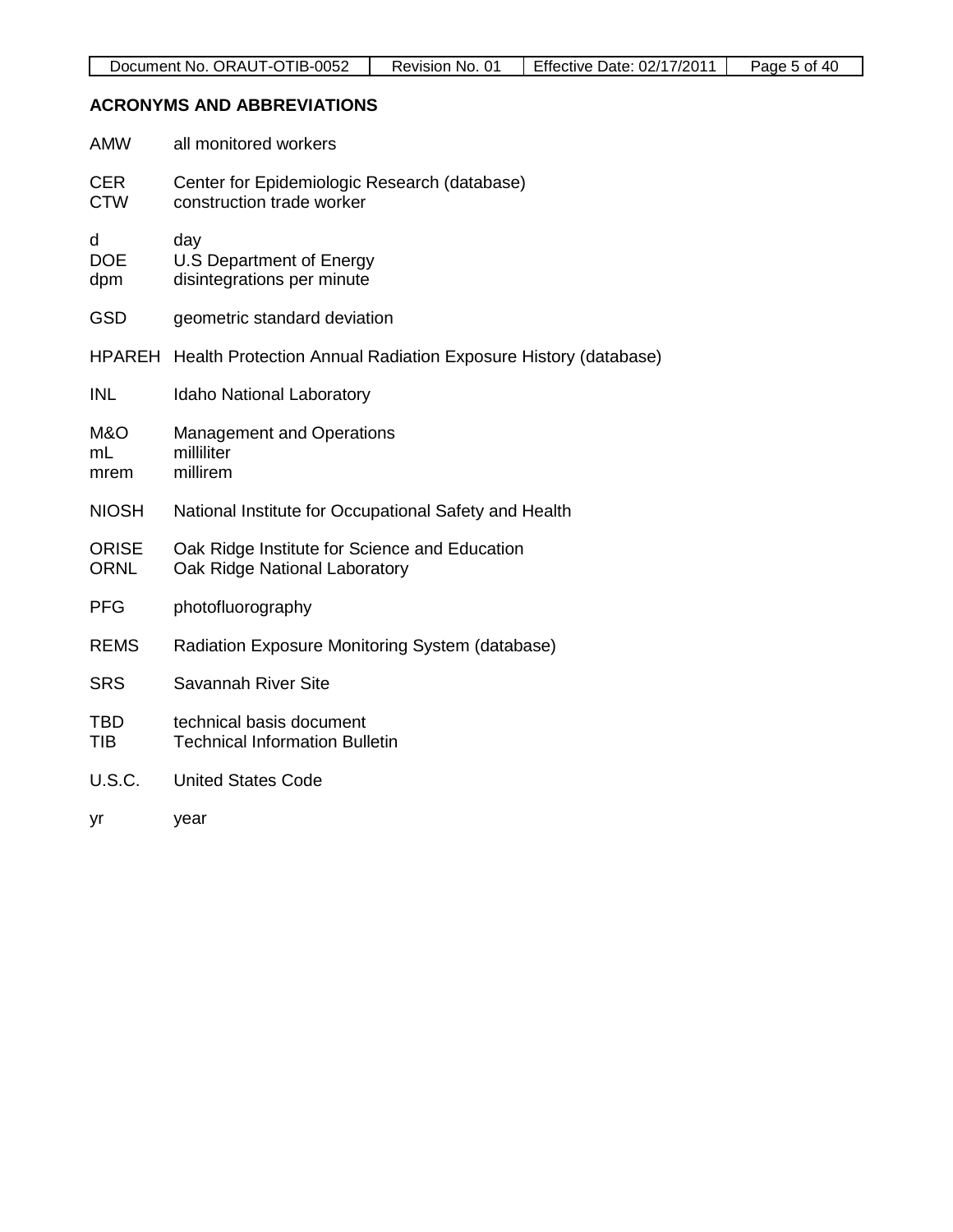| Document No. ORAUT-OTIB-0052 | Revision No. 01 | Effective Date: 02/17/2011 | Page 6 of 40 |
|------------------------------|-----------------|----------------------------|--------------|

# **EXECUTIVE SUMMARY**

This document provides guidance for performing dose reconstructions for unmonitored construction trade workers (CTWs).

An investigation of the U.S. Department of Energy (DOE) complex was conducted to determine the ratio of the external and internal annual doses received by CTWs to those received by all other monitored workers (AMWs). In general, it was found that for the DOE complex the internal and external annual doses received by the CTWs were usually bounded by those received by the AMWs. Examination of the individual DOE sites indicated that in some instances, at some sites, the external annual doses received by the CTWs exceeded those of AMWs. In these instances, the observed ratios of CTWs' to AMWs' external doses were further examined. This resulted in the development of a favorable to claimant adjustment factor of 1.4, which will be applied by dose reconstructors to all unmonitored CTWs throughout the DOE complex. Guidance is provided for dose reconstructors on the use of this adjustment factor.

Examination of the individual DOE sites for internal dose indicated that only the Hanford Site required adjustment. For the Hanford Site, the intake rates in the Hanford coworker study should be multiplied by a factor of 2. Guidance is provided for dose reconstructors on the determination of internal dose.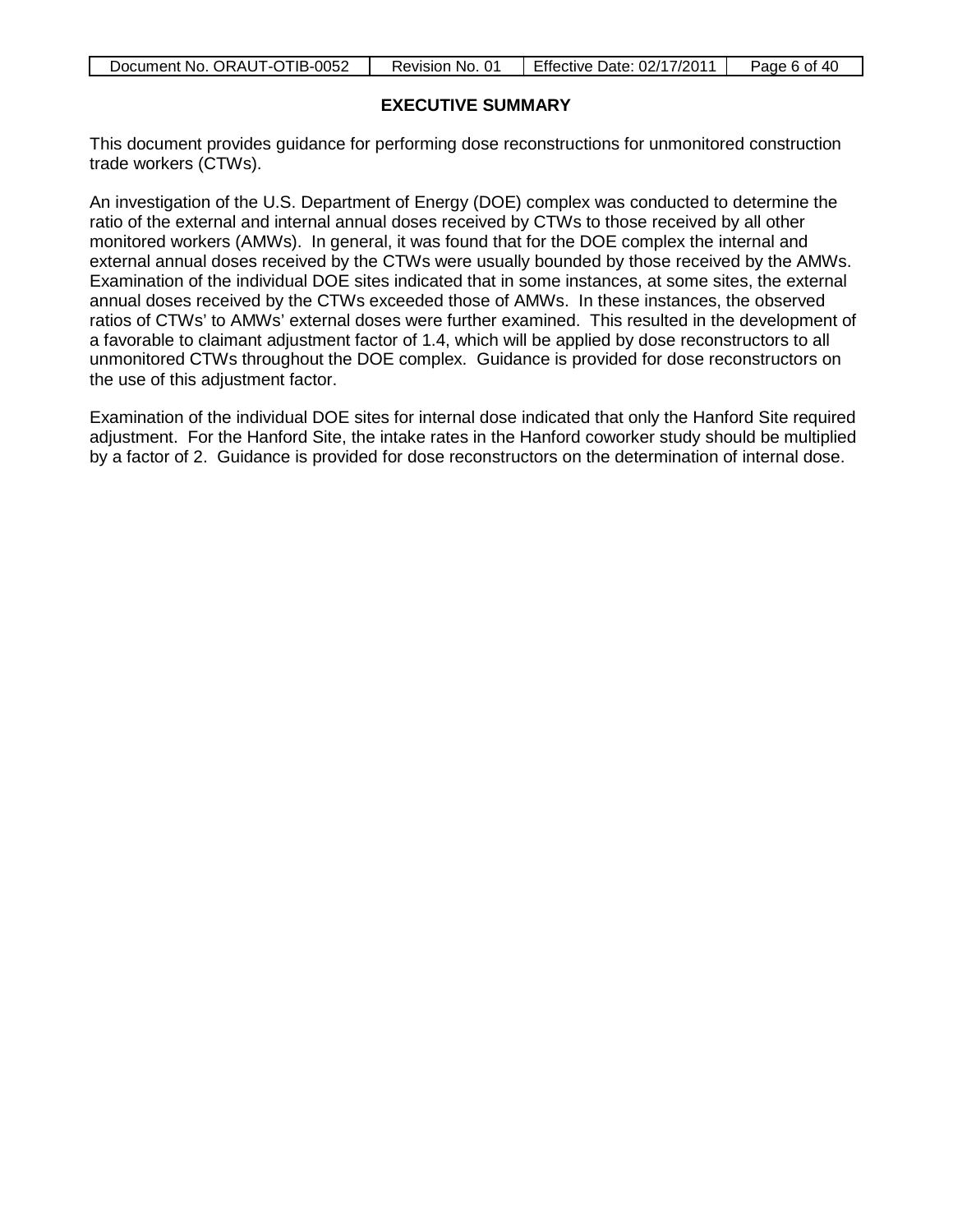| Document No. ORAUT-OTIB-0052 | Revision No. 01 | Effective Date: 02/17/2011 | Page 7 of 40 |
|------------------------------|-----------------|----------------------------|--------------|
|------------------------------|-----------------|----------------------------|--------------|

#### **1.0 INTRODUCTION**

Technical Information Bulletins (TIBs) are not official determinations made by the National Institute for Occupational Safety and Health (NIOSH) but are rather general working documents that provide historic background information and guidance to assist in the preparation of dose reconstructions at particular sites or categories of sites. They will be revised in the event additional relevant information is obtained about the affected site(s). TIBs may be used to assist NIOSH staff in the completion of individual dose reconstructions.

In this document, the word "facility" is used as a general term for an area, building, or group of buildings that served a specific purpose at a site. It does not necessarily connote an "atomic weapons employer facility" or a "Department of Energy (DOE) facility" as defined in the Energy Employees Occupational Illness Compensation Program Act of 2000 [42 U.S.C. Sections 7385l(5) and (12)].

This document presents information that compares doses received by monitored CTWs to doses received by all other monitored workers. For the purposes of this document CTWs include, but are not limited to, laborers, mechanics, masons, carpenters, electricians, painters, pipefitters, insulators, boilermakers, sheet-metal workers, operating engineers, and iron workers.

For the initial comparison on CTW and AMW doses, five DOE sites were selected to represent the DOE complex as a whole. These sites [Rocky Flats Plant, Savannah River Site (SRS), Y-12, K-25, and Oak Ridge National Laboratory (ORNL)] represent the full spectrum of work (plutonium and uranium processing, reactor operations, weapons production, and research laboratory operations) associated with DOE facilities. Using external dosimetry data from these sites, an investigation and comparison was made to determine the relationship between the annual external doses received by CTWs and those received by AMWs at the 95th percentile. The annual external doses for CTWs are represented by more than 200,000 histories, while those for AMWs are represented by more than 1,000,000 histories. The investigation showed that for 1943 to 2005 the annual external doses to CTWs were typically bounded by the doses to AMWs. In a more detailed comparison, seven individual DOE sites were examined to determine if, at any time, the external dose to CTWs exceeded that to AMWs. There were instances where external doses to CTWs exceeded those to AMWs. This document presents the data that support the use of an adjustment factor to account for instances when CTWs received higher doses.

As part of the more detailed comparison mentioned above, six of the DOE sites were analyzed to determine if, at any time, the bioassay results for CTWs exceeded those of AMWs. It was concluded that no adjustment factors were needed for internal dose with the exception of the Hanford Site (see Section 8.4).

For new facility construction, most CTWs were unmonitored because no radioactive material would be installed until after the facility was commissioned. However, modifications or major maintenance of existing facilities could have involved exposure to radioactive materials and would require monitoring of some CTWs.

Radiation safety regulations (e.g., AEC Manual-0523; and AEC Manual-0524) dating back to the 1950s required all personnel working in a radiation area to wear a gamma-measuring film badge. At some sites, such as the Nevada Test Site, all personnel entering the site were required to wear a gamma-measuring film badge in conjunction with their security badge (NTSO-0525). As a consequence, all persons, including CTWs, working in a radiation area were routinely monitored for exposure to external radiation. In most instances, CTWs were not routinely included in the bioassay program of the site. However, CTWs were included in the bioassay program if they were suspected of having experienced a radioactive material intake.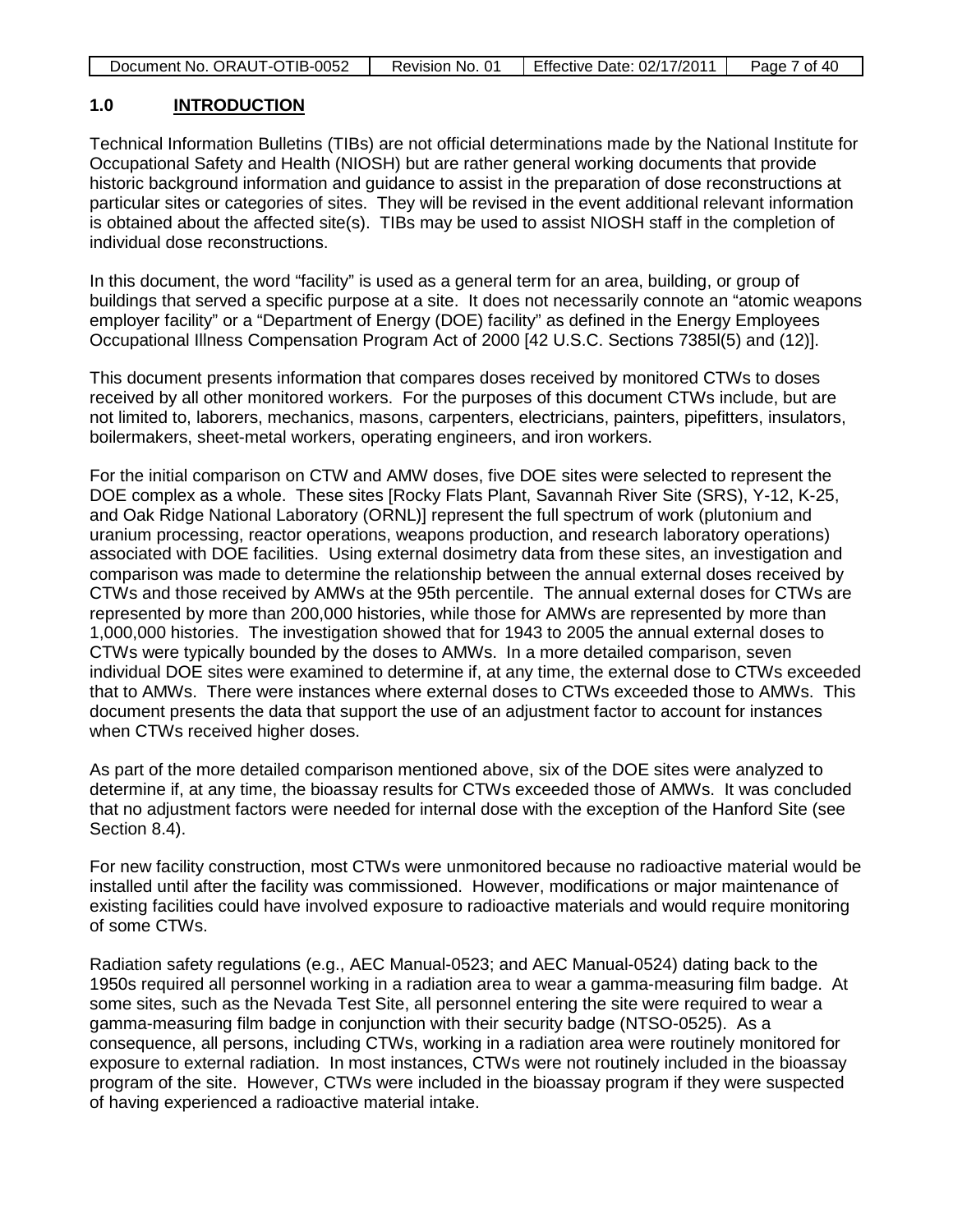| Document No. ORAUT-OTIB-0052 | Revision No. 01 | Effective Date: 02/17/2011 | Page 8 of 40 |
|------------------------------|-----------------|----------------------------|--------------|

While safety regulations and facility-specific radiation protection practices required monitoring of radiation workers, it is recognized that under some circumstances some CTWs at a facility might not have been fully covered or monitored by the radiation protection programs at a site, regardless of whether they were employed by the Management and Operations (M&O) contractor or a construction subcontractor. The reasons for partial or altered monitoring of CTWs varied from facility to facility on a site, but it was not uncommon to have minimal or alternative monitoring in place during the construction of new facilities that were separate from existing facilities. Further, there are instances in which a CTW's dose records might be incomplete or unavailable. In such cases, the ability to perform a dose reconstruction for that CTW is limited by a lack of claimant-specific information and data, so the claimant is categorized as an unmonitored construction worker. During the development of this TIB, there was a consistent effort to identify CTWs who were monitored regardless of whether they were employed by the M&O contractor or a subcontractor. This document provides the basis and guidance for performing dose reconstructions for unmonitored CTWs.

Although there are limitations and conditions on the data sets used in this TIB, it is possible to separate and compare the external and internal doses received by CTWs and AMWs at a site. These comparisons are provided graphically in this TIB. From these comparisons, which are presented for sites that had differing missions, operations, facilities, and radioactive source terms, the relationship between doses received by CTWs and AMWs becomes evident. Specifically, the comparisons demonstrate that, with some important exceptions and conditions, the doses received by the monitored CTWs were typically bounded by the doses received by AMWs on the same site. To account for instances in which unmonitored CTWs might have received higher doses than other monitored workers, the need for an adjustment factor was identified. The adjustment factor provides a dose reconstruction method that is favorable to claimants who have been categorized as unmonitored CTWs.

#### **2.0 PURPOSE**

This document provides guidance for performing dose reconstructions for unmonitored CTWs. For the purpose of this document, unmonitored CTWs are defined as workers who worked on site at any time in the site's history and might have been employed by the M&O contractor at any DOE site. These unmonitored CTWs include, but are not limited to, laborers, mechanics, masons, carpenters, electricians, painters, pipefitters, insulators, boilermakers, sheet-metal workers, operating engineers, and iron workers. It should be noted that, in some instances, the prime contractor is not necessarily the M&O contractor. For example, in the late 1980s at the Hanford Site, the M&O contractor in the 100 Area was Westinghouse Hanford Company while the prime contractor was Kaiser Engineering Hanford.

#### **3.0 SCOPE**

The guidance in this TIB is limited to dose reconstruction for unmonitored CTWs who:

- 1. Were employed by subcontractors or worked directly for the M&O contractor at any DOE site. These workers might have been brought on site by subcontractors to do construction work, but might not have been covered under the site's radiological protection program.
- 2. Worked at any time in the site's history.
- 3. Do not have a complete exposure history such as that for external exposure; had no external monitoring at all or there were gaps of at least a year in their external monitoring or for internal exposure; had no internal monitoring at all; or the monitoring they had was inadequate to bound their potential exposure.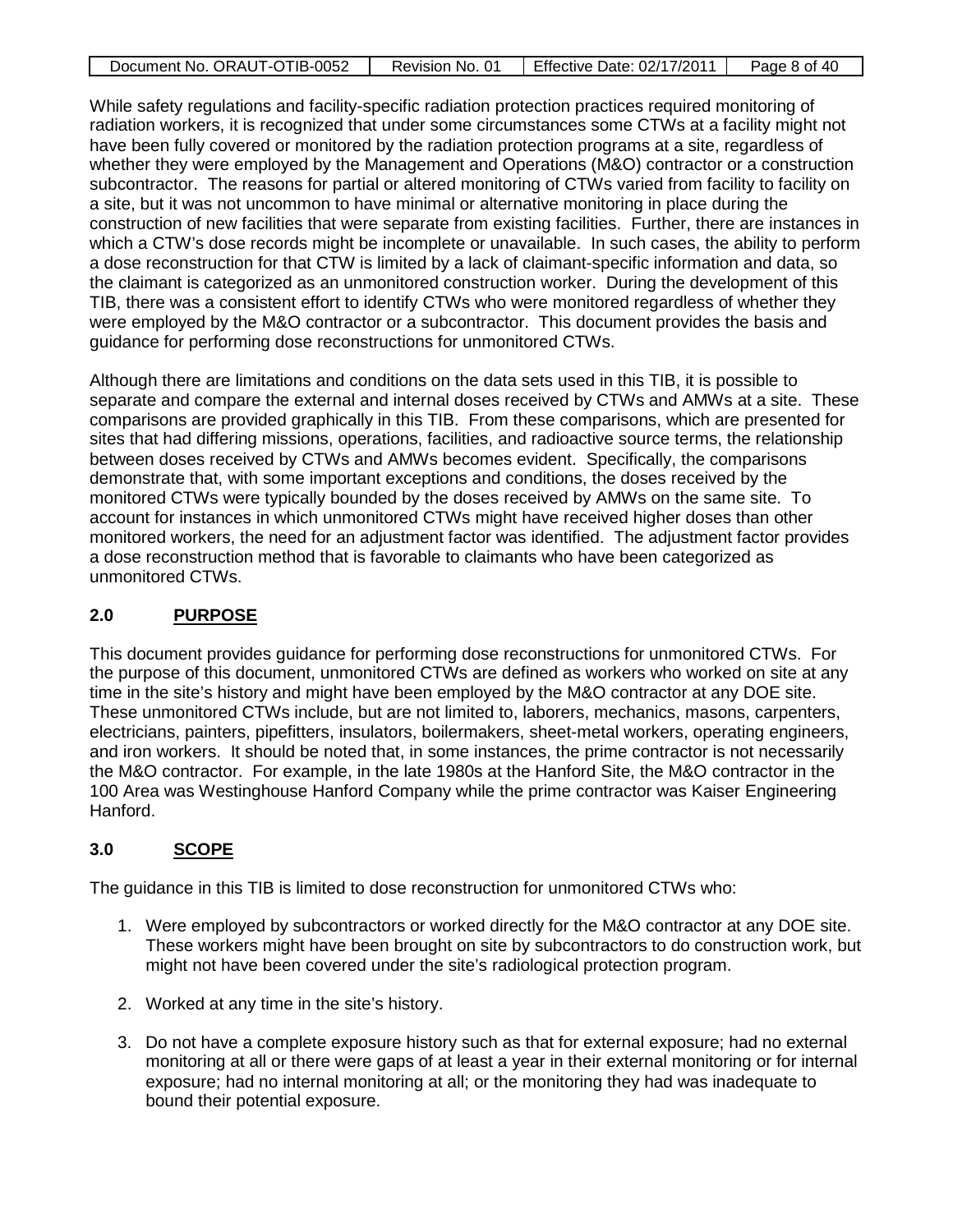| Document No. ORAUT-OTIB-0052 | Revision No. 01 | Effective Date: 02/17/2011 | Page 9 of 40 |
|------------------------------|-----------------|----------------------------|--------------|
|                              |                 |                            |              |

### **3.1 LIMITATIONS AND EXCEPTIONS**

Analysis and recommendations in this document are based on data that were readily available, and abundant enough to enable statistically significant comparisons. As a consequence, there could be unusual cases in which the recommendations of this document do not apply. Intakes of less common radionuclides, those other than uranium or plutonium, are not assessed. Refer to the site technical basis document (TBD) for information about less common radionuclides [1].

External dose to SRS pipefitters who were unmonitored and employed for a limited duration between 1972 and 1974 or between 1990 and 1998 might be underestimated slightly. See ORAUT-OTIB-0020 (ORAUT 2008) for additional guidance.

#### **4.0 SOURCES OF DATA**

Many sources of data were used to develop this document. These included databases, such as the Comprehensive Epidemiologic Data Resource (CEDR), the Center for Epidemiologic Research (CER), the Radiation Exposure Monitoring System (REMS), and the SRS Health Protection Annual Radiation Exposure History (HPAREH), as well as annual reports based on AEC Form 190.

The quality, usability, and accessibility of the data varied, making a standardized comparison among sites difficult. For example, some data are available in a modern database as official records while others are available only as summaries in centralized compilations. Some data have rigorously characterized parametric descriptions, while others are described only by a mean value. At some sites, the AMW group includes the CTWs and at others it does not. Some site comparisons are made using data that have been corrected for external missed dose, while others are made without that correction. The analysis method was appropriately adapted to the differences in data, but in all cases the comparisons are consistent for each site. The outcome of a specific comparison might have been affected by these differences, but only negligibly in the context of the threshold for adjustment described in Section 4.2 [2].

During the review and query of the databases, there was a consistent effort to identify all CTWs regardless of whether they were employed by the M&O contractor or a subcontractor.

Because the source and degree of data specificity varied among the DOE sites, a brief description of the source and treatment of data associated with each site is provided.

# **4.1 GENERAL DESCRIPTION OF EXTERNAL DOSE DATA**

External dose data represent the most widely available dosimetry data for radiation workers. Very large and well-defined external dosimetry databases exist for most DOE facilities. A number of the databases cover or contain data from the entire history of a site.

Data for penetrating dose are contained in various databases, some of which have more detail than others. Data for AMWs and CTWs are reported for SRS, Y-12, ORNL, K-25, Hanford Site, Idaho National Laboratory (INL), and Rocky Flats Plant. However, only the arithmetic mean of the annual external dose is available for INL and Hanford.

# **4.2 GENERAL DESCRIPTION OF THE ADJUSTMENT FACTOR**

The need for an adjustment factor is considered when the annual external penetrating dose for CTWs exceeds that for AMWs. If the observed ratio of the annual external penetrating dose for CTWs to that of AMWs is less than 1.2, the observed ratios were not included in the site-specific tables. The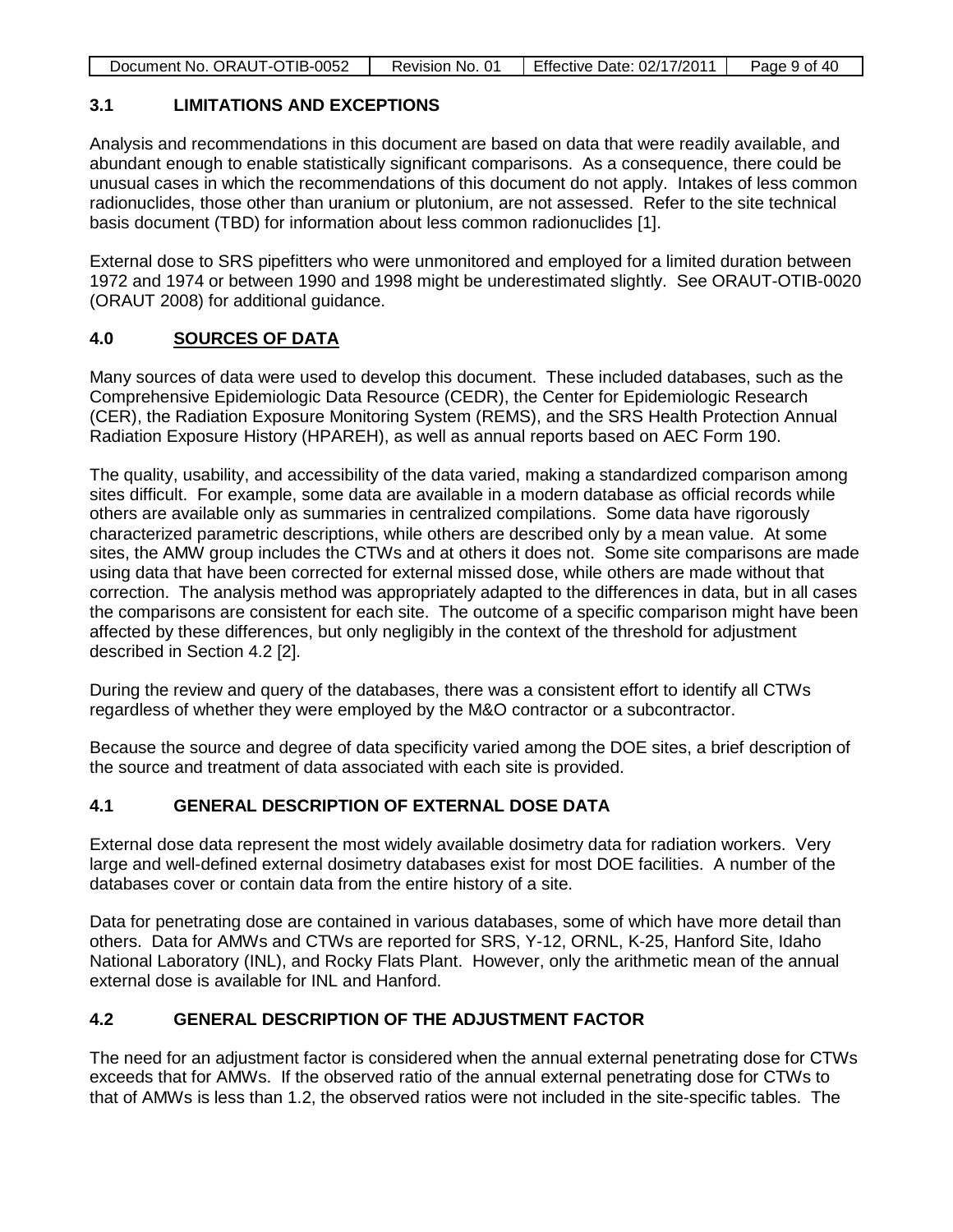| Document No. ORAUT-OTIB-0052 | Revision No. 01 | Effective Date: 02/17/2011 | Page 10 of 40 |
|------------------------------|-----------------|----------------------------|---------------|

value of 1.2 is based on the characteristics of the dosimeter systems and their ability to measure dose (NRC 1989).

The adjustment factor addresses instances in which the annual external penetrating dose for CTWs exceeded that for AMWs. Because data from all sites in the DOE complex were not readily available for analysis and inclusion in this TIB, a prescribed DOE complex-wide adjustment factor is developed and described in Section 7.1.

### **4.3 GENERAL DESCRIPTION OF BIOASSAY DATA USED FOR INTERNAL DOSE**

Bioassay data are available to cover the majority of large DOE sites. Bioassay programs are typically based on the need to monitor individuals or groups who had a recognized potential for intake of radioactive material. As a consequence, bioassay sampling programs or internal dose monitoring practices are more highly focused and applied more selectively to a smaller group of workers than external monitoring programs. In most instances, CTWs were not included in the routine bioassay program of the site. However, CTWs were regularly included in the bioassay program if they were suspected of having experienced a radioactive material intake.

### **4.4 GENERAL DESCRIPTION OF NONPENETRATING DOSE DATA**

Nonpenetrating dose data for CTWs and AMWs were available only for the SRS and Rocky Flats Plant.

#### **5.0 COMPARISON OF CTW AND AMW DOSES**

Five major DOE sites (SRS, Rocky Flats, Y-12, K-25, and ORNL) were selected to represent the DOE complex in an investigation to determine the relationship between the external annual doses received by CTWs and AMWs at the 95th percentile. These sites were selected because they represent a spectrum of DOE sites where major construction activities took place. More than 215,000 histories for CTWs and more than 1,000,000 histories for AMWs were examined. Figure 5-1 is a composite graph of the sites and shows the annual external penetrating dose for the period from 1943 through 2005. With the exception of 1955, Figure 5-1 shows that the external annual dose received by CTWs is well bounded by that received by AMWs. In 1955, the external annual dose received by CTWs exceeded that received by AMWs by approximately 20%. Based on this observation, seven sites were examined individually to determine if, at any time, the external or internal dose to CTWs exceeded the dose to AMWs. The seven sites included SRS, Rocky Flats, Y-12, K-25, ORNL, INL, and Hanford. Hanford and INL were not included with the initial five DOE sites because the dosimetry data available for them addressed only the mean of the external dose as opposed to the 95th percentile.

As indicated in Figure 5-1, doses to CTWs occasionally exceeded doses to AMWs in the 1980s and later. A review of the data used in the figure indicated that these exceedances are an artifact caused by a large number of AMWs with no measured dose. The large number of AMWs with no measured dose led to a smaller value for the 95th-percentile annual dose, making the 95th-percentile annual dose for CTWs comparatively larger.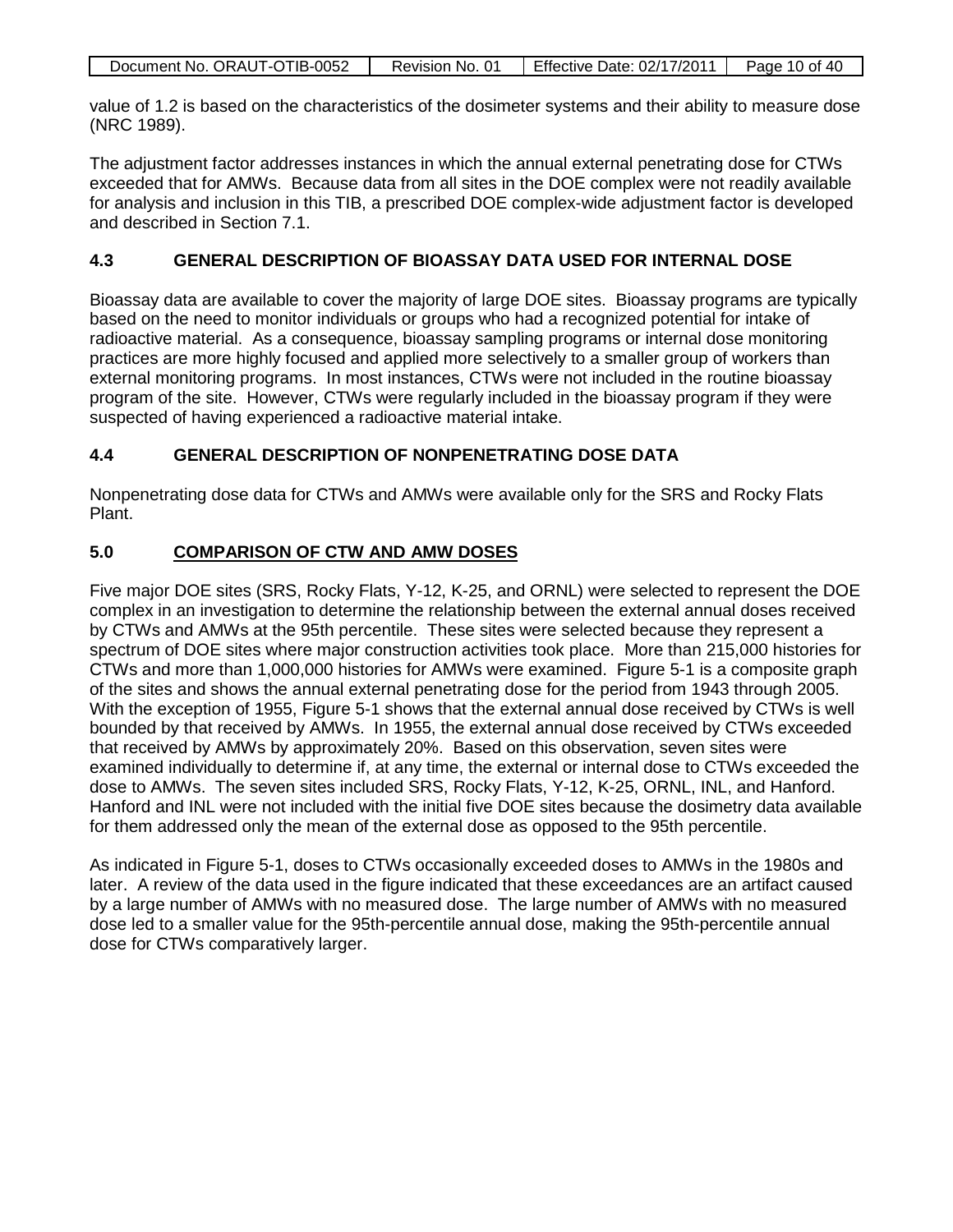



# **5.1 SRS PENETRATING DOSE COMPARISON**

Information for the period from 1953 through 1999 concerning penetrating doses for SRS CTWs is contained in the onsite personnel dosimetry database, HPAREH. The dosimetry data for the SRS CTWs in the HPAREH database are identified as Payroll 4 (ROLL 4). This information is subdivided to identify specific construction trades. However, some trades were not represented or represented only a few individuals. As a consequence, conclusions for the period from 1953 through 1999 are based only from ROLL 4 data as a whole.

Dosimetry data include annual deep doses (i.e., external photon radiation) and annual shallow doses (i.e., penetrating photons plus nonpenetrating radiation). Summary statistics in this document do not extend after 1999 because at the time information supporting this document was collected, sufficient data beyond that year were not available. Figure 5-2 shows the 95th-percentile penetrating dose for SRS.

The usefulness of data from other sources besides HPAREH was evaluated. The Fayerweather database contains some data before 1960 that are not in HPAREH. S. Cohen & Associates compared reconstructed doses using the HPAREH and Fayerweather data and concluded that the average and 95th-percentile doses are higher when the HPAREH data are used (SC&A 2007). This provides some assurance that the workers in the Fayerweather database are adequately represented by those in the HPAREH database and the analysis is favorable to the CTW claimant [3].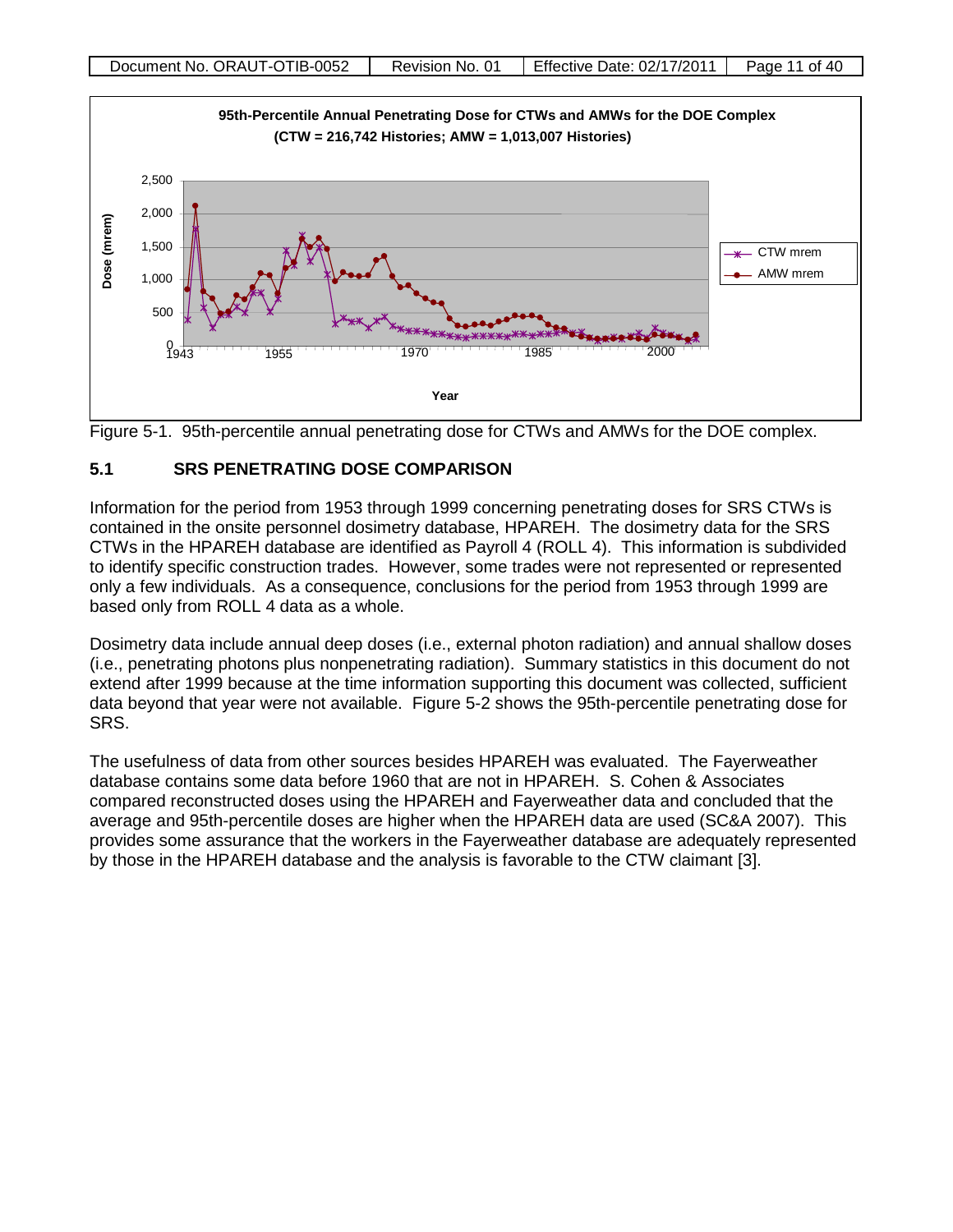

Figure 5-2. 95th-percentile penetrating dose for SRS.

Table 5-1 lists the observed ratios that are greater than 1.2 for CTWs and AMWs at SRS.

|      | <b>CTWs</b>   |                           |                     | <b>AMWs</b>   |                                  |                     |                           |
|------|---------------|---------------------------|---------------------|---------------|----------------------------------|---------------------|---------------------------|
|      | <b>Number</b> | Number with<br>measurable | 95th-<br>percentile | <b>Number</b> | <b>Number with</b><br>measurable | 95th-<br>percentile | <b>Observed</b><br>ratios |
| Year | monitored     | dose                      | dose (mrem)         | monitored     | dose                             | dose (mrem)         | (CTWs/AMWs)               |
| 1962 | 259           | 236                       | 1,696               | 3,371         | 3,101                            | 1,337               | 1.3                       |
| 1989 | 2,408         | 1,818                     | 218                 | 15,517        | 8,749                            | 170                 | 1.3                       |
| 1990 | 2.440         | 1,567                     | 190                 | 18.494        | 8,503                            | 150                 | 1.3                       |
| 1991 | 2,202         | 1,104                     | 120                 | 18,630        | 6,468                            | 85                  | 1.4                       |
| 1992 | 1,902         | 792                       | 95                  | 17,780        | 5,016                            | 70                  | 1.4                       |
| 1997 | 949           | 317                       | 83                  | 11,344        | 2,410                            | 55                  | 1.5                       |
| 1998 | 870           | 280                       | 71                  | 10,750        | 2,210                            | 54                  | 1.3                       |
| 1999 | 785           | 240                       | 62                  | 10,365        | 2,159                            | 49                  | 1.3                       |

Table 5-1. Observed ratios for SRS.

# **5.2 SRS INTERNAL DOSE COMPARISON**

For the SRS, no coworker study has been published. During the development of this TIB, bioassay data were not available electronically before about 1990 and were stored both on and off the site in paper files and on microfiche. A random sample of records stored on the site was obtained for workers with a nonzero external dose recorded in the HPAREH database.

Equal number of records for CTWs and other workers were requested for individuals employed from 1955 through 2000. CTWs were identified as ROLL 4 in the HPAREH database.

This sampling produced a data set containing approximately 1,830 plutonium-in-urine measurements, one-third of which represented CTWs. According to ORAUT (2005a), before 1981 (1988 for special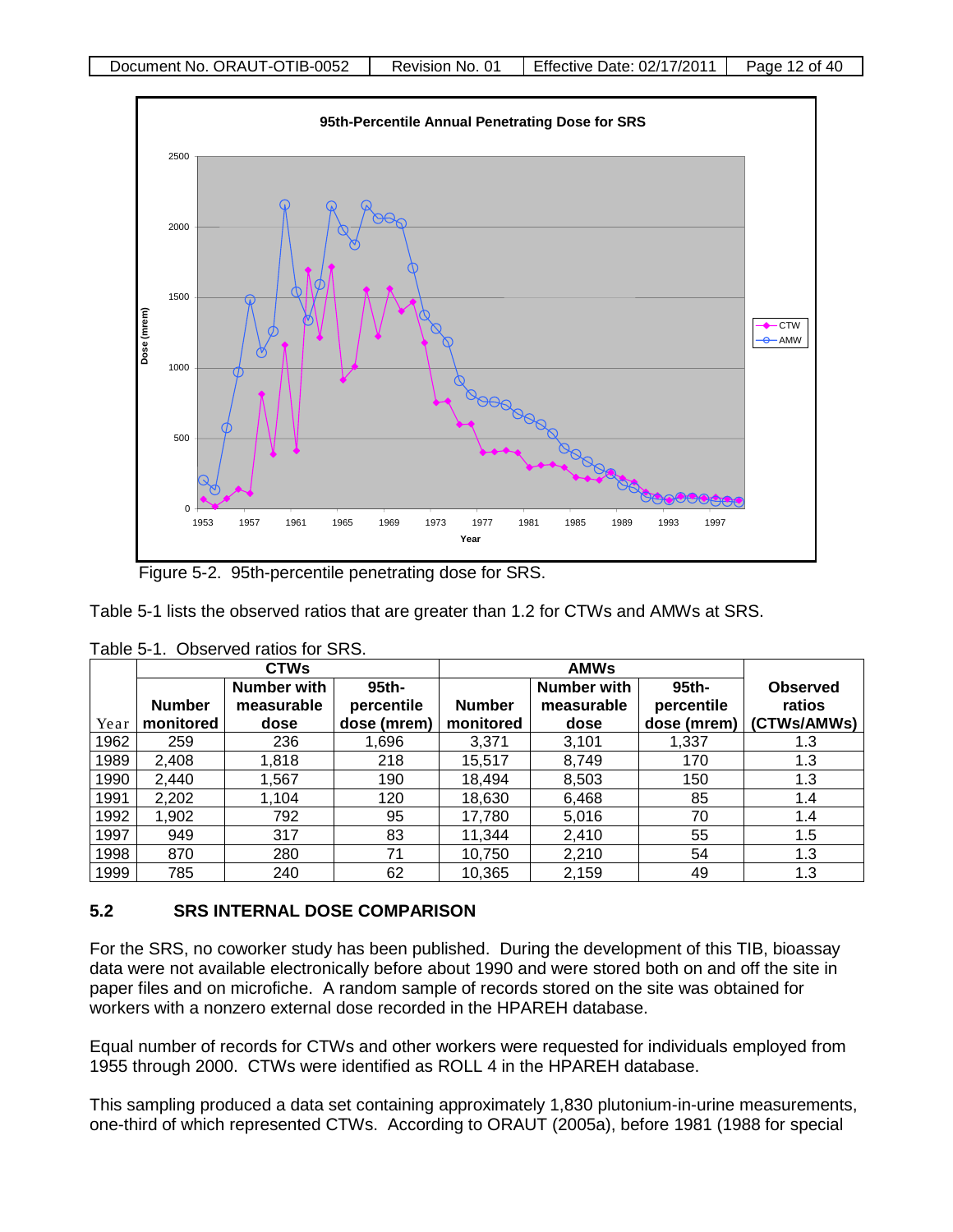| Document No. ORAUT-OTIB-0052 | Revision No. 01 | Effective Date: 02/17/2011 | Page 13 of 40 |
|------------------------------|-----------------|----------------------------|---------------|
|                              |                 |                            |               |

samples), the total activity from alpha-emitting isotopes was used to report the amount of plutonium in urine, whereas <sup>238</sup>Pu and <sup>239+240</sup>Pu results were reported separately from 1981 to the present. Because this comparison is of the relative activities in the samples, no adjustments were made. All results were normalized to 1,400-mL sample size. Results for employees with multiple bioassay samples in the same year following a significant intake were removed prior to plotting. This was done so as not to bias the results for more typical workers. However, results less than 10 dpm/1,400 mL were retained even if there were other samples collected in the same year. Results for three non-CTWs and one CTW were removed using this method.

For non-CTWs, 93% of the results were below the reporting level, while for CTWs, 97% of the results were below the reporting level. Only results greater than the reporting level are plotted in Figure 5-3. Due to the limited amount of data greater than the reporting level in any given period, no attempt was made to calculate 50th-percentile values. Figure 5-3 includes the typical reporting level estimated by a visual inspection of the various periods for comparison. This plot shows that non-CTWs were more likely to have results above the reporting level and more likely to have higher results than CTWs.



Figure 5-3. Results of bioassay samples above the reporting level for randomly selected CTWs and non-CTWs at SRS.

# **5.3 SRS NONPENETRATING DOSE COMPARISON**

As mentioned in Section 5.1, information for the period from 1953 through 1999 on nonpenetrating doses for SRS AMWs and CTWs is contained in the onsite personnel dosimetry database, HPAREH. The dosimetry data for the SRS CTWs are identified as Payroll 4 (ROLL 4) in the database.

The results for the 95th-percentile annual nonpenetrating doses appear in Figure 5-4. As is evident, the annual nonpenetrating dose received by the monitored CTWs is adequately bounded by the dose received by AMWs at the SRS.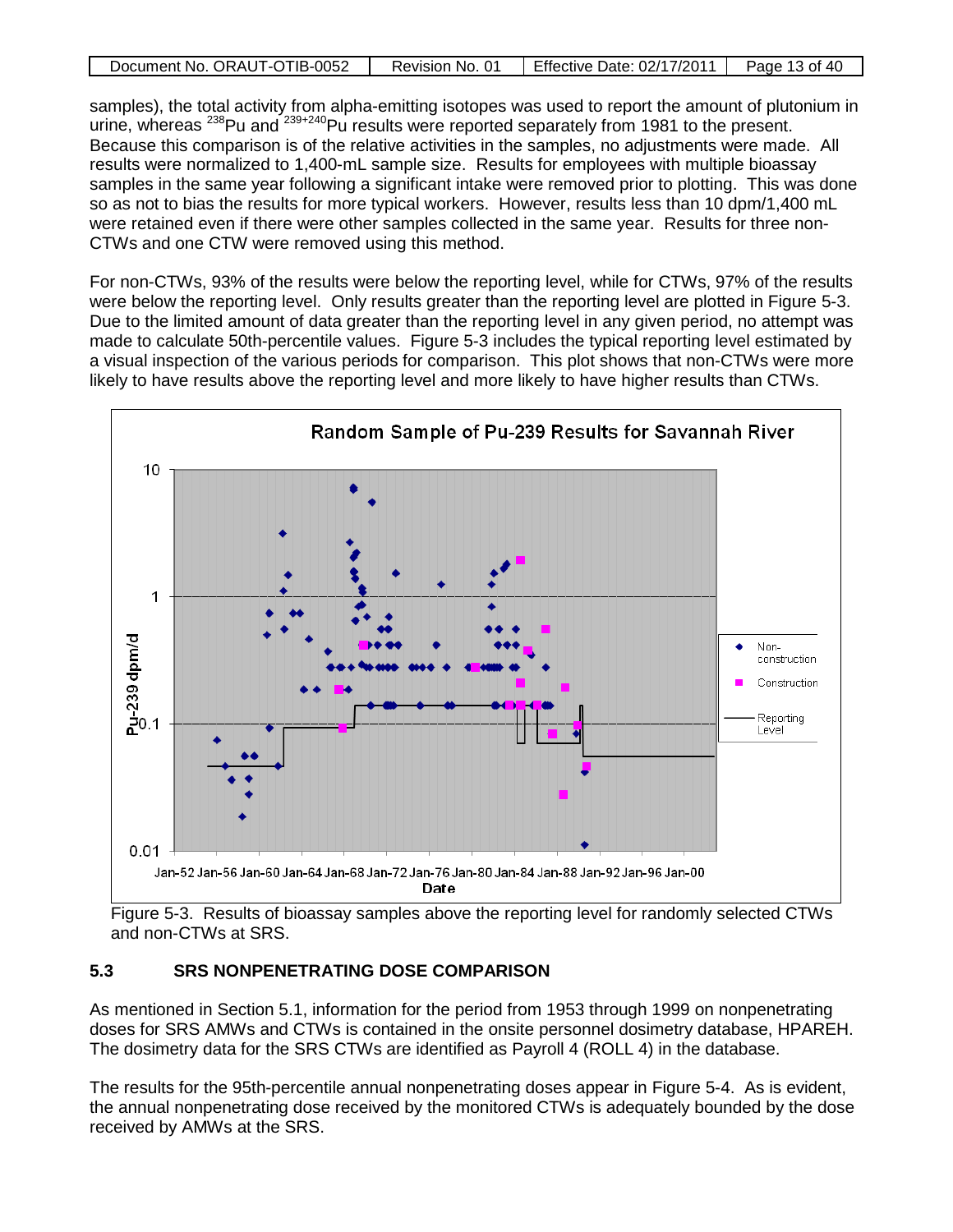

Figure 5-4. 95th-percentile nonpenetrating dose for SRS.

# **5.4 ROCKY FLATS PLANT PENETRATING DOSE COMPARISON**

Construction worker data for the Rocky Flats Plant was obtained from the HIS-20 ( $\text{TM}$  CANBERRA) database. This database was the Plant's last dosimetry data tracking system and contains dosimeter results from the entire Plant history. The CTW data set consisted of workers with the company names "Kaiser-Hill Company, L.L.C." (if the department field contained "construct"), "Kaiser-Hill RFETS\10389" (if the department field contained "construct"), "Swinerton & Walberg Company," and "J. A. Jones Construction\3893." The latter two companies were the construction contractors for most of the Plant's history.

Figure 5-5 shows the annual penetrating doses for monitored CTWs and AMWs for the period 1955 through 2005.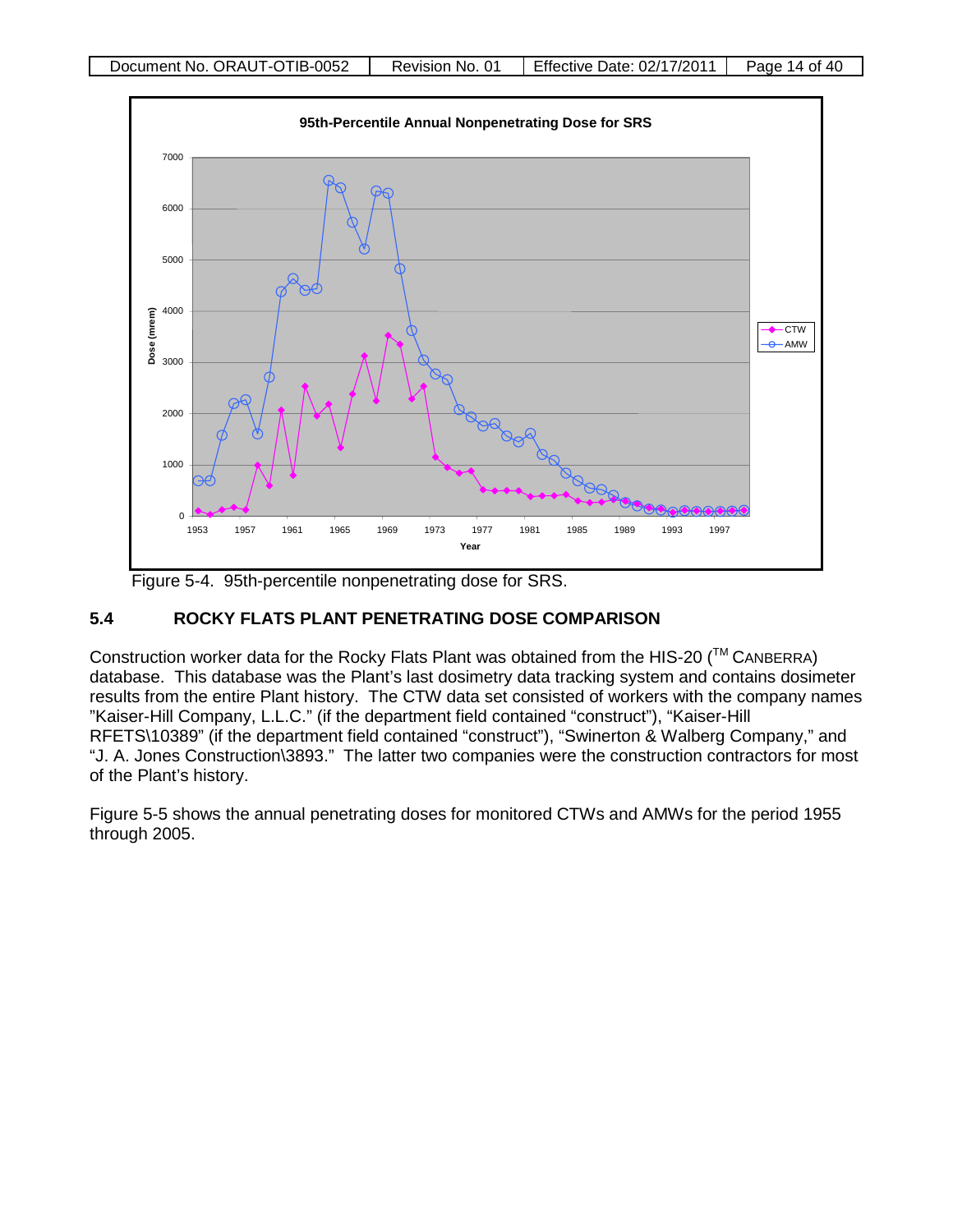

Figure 5-5. 95th-percentile penetrating dose for Rocky Flats.

Table 5-2 lists the observed ratios that are greater than 1.2 for CTWs and AMWs at Rocky Flats.

|      | <b>CTWs</b>                |                                          |                                    | <b>AMWs</b>                |                                          |                                    | <b>Observed</b>           |
|------|----------------------------|------------------------------------------|------------------------------------|----------------------------|------------------------------------------|------------------------------------|---------------------------|
| Year | <b>Number</b><br>monitored | <b>Number with</b><br>measurable<br>dose | 95th-<br>percentile<br>dose (mrem) | <b>Number</b><br>monitored | <b>Number with</b><br>measurable<br>dose | 95th-<br>percentile<br>dose (mrem) | ratios<br>(CTWs/<br>AMWs) |
| 1991 | 386                        | 340                                      | 755                                | 5,641                      | 4,951                                    | 337                                | 2.2                       |
| 1994 | 147                        | 96                                       | 242                                | 4,839                      | 3,198                                    | 179                                | $1.4^{\circ}$             |
| 1995 | 138                        | 88                                       | 455                                | 4,130                      | 2,502                                    | 200                                | 2.3                       |
| 1996 | 109                        | 95                                       | 393                                | 3.454                      | 2,761                                    | 274                                | $1.4^{\circ}$             |
| 1998 | 265                        | 218                                      | 592                                | 3.470                      | 2,036                                    | 275                                | 2.2                       |
| 1999 | 197                        | 151                                      | 359                                | 3,655                      | 2,138                                    | 192                                | 1.9                       |
| 2000 | 175                        | 110                                      | 278                                | 3,576                      | 1,256                                    | 164                                | 1.7                       |
| 2001 | 185                        | 108                                      | 202                                | 3,443                      | 1,518                                    | 160                                | 1.3                       |

Table 5-2. Observed ratios for Rocky Flats.

# **5.5 ROCKY FLATS PLANT INTERNAL DOSE COMPARISON**

Construction worker data for Rocky Flats internal dose comparison was obtained from the HIS-20 database. Two sets of data containing urine results for the entire history of the Plant were drawn from the database. The first data set consisted of workers with the company names "EG&G Rocky Flats Plant" and "Kaiser-Hill Company, L.L.C." (if the department field did not contain "construct"), "Kaiser-Hill RFETS\10389" (if the department field did not contain "construct"), "Safe Sites of Colorado, L.L.C.," and "Rocky Mt Remediation Srv\10528." This set was selected to represent AMWs.

The second data set consisted of workers with the company names "Kaiser-Hill Company, L.L.C." (if the department field contained "construct"), "Kaiser-Hill RFETS\10389" (if the department field contained "construct"), "Swinerton & Walberg Company," and "J. A. Jones Construction\3893." The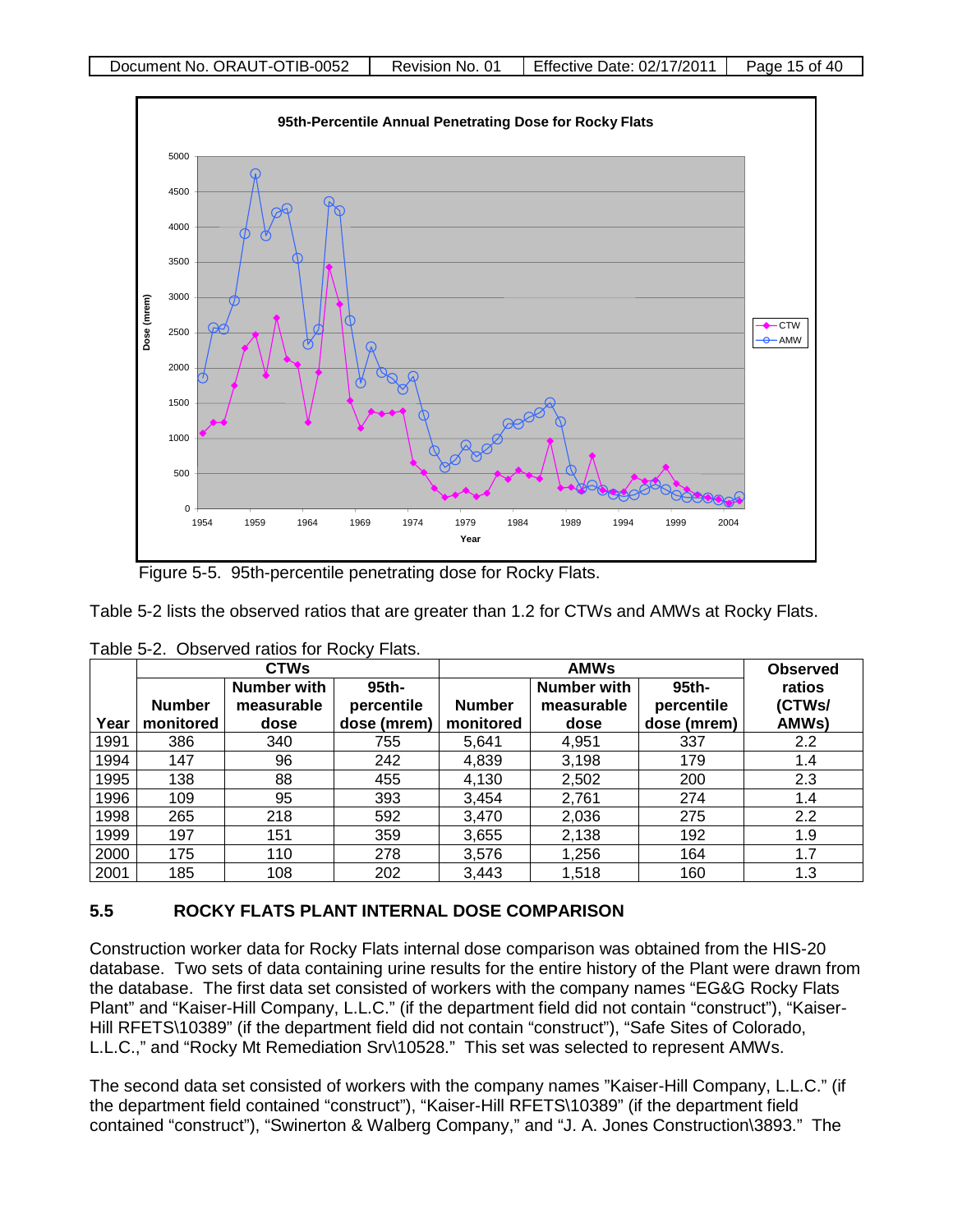| Document No. ORAUT-OTIB-0052 | Revision No. 01 | <b>Effective Date: 02/17/2011</b> | Page 16 of 40 |
|------------------------------|-----------------|-----------------------------------|---------------|
|                              |                 |                                   |               |

latter two companies were the construction contractors for most of the site's history. This second data set was used to represent CTWs. A number of smaller companies could have been added, but the number of urine results would not have increased significantly.

The data set included only results that were identified in the database as "P," "Pu239," or "Pu-239." The results included the activity of all plutonium alphas in the early years, and only  $^{239}$ Pu and  $^{240}$ Pu activity after analysis by alpha spectroscopy was initiated [see ORAUT (2007) for details]. For the period from 1953 through 2005, 129,225 results were collected for AMWs and 5,571 results were collected for CTWs.

The Rocky Flats data were analyzed by applying the basic techniques discussed in ORAUT (2005b) for coworker studies. The data were assumed to be lognormally distributed. Results for highly exposed workers who were followed-up with multiple samples in 1 year were removed from the population so as not to bias the results for more typical workers. However, not all high results were removed. This resulted in multiple individuals having their results removed from the AMW data set, but only one individual's results were removed from the CTW data set. The data were analyzed annually for AMWs, while the data for CTWs were grouped in intervals of every 5 years to include enough data for statistical analysis. Each group was examined, and duplicate and invalid results were eliminated. Negative and zero results were replaced by a uniform (linear) distribution ending at the minimum detectable activity value in ORAUT (2007). The results were assumed to represent 24-hour samples or were normalized to 24-hour samples by volume in years where volumes were recorded in the database. The results were sorted and ranked using the midpoint of the rank. A linear regression analysis of the rank versus the natural log of the result was performed and plotted. The  $R^2$  value of the regression and the plot were inspected to ensure that an adequate fit to the data had been obtained. From the regression, the values for the 50th- and the 84th-percentiles of the distributions were calculated and are shown in Figures 5-6 and 5-7, respectively. As shown in these figures, the results for plutonium in the urine of the CTWs are comparable to results for AMWs who were monitored routinely at Rocky Flats.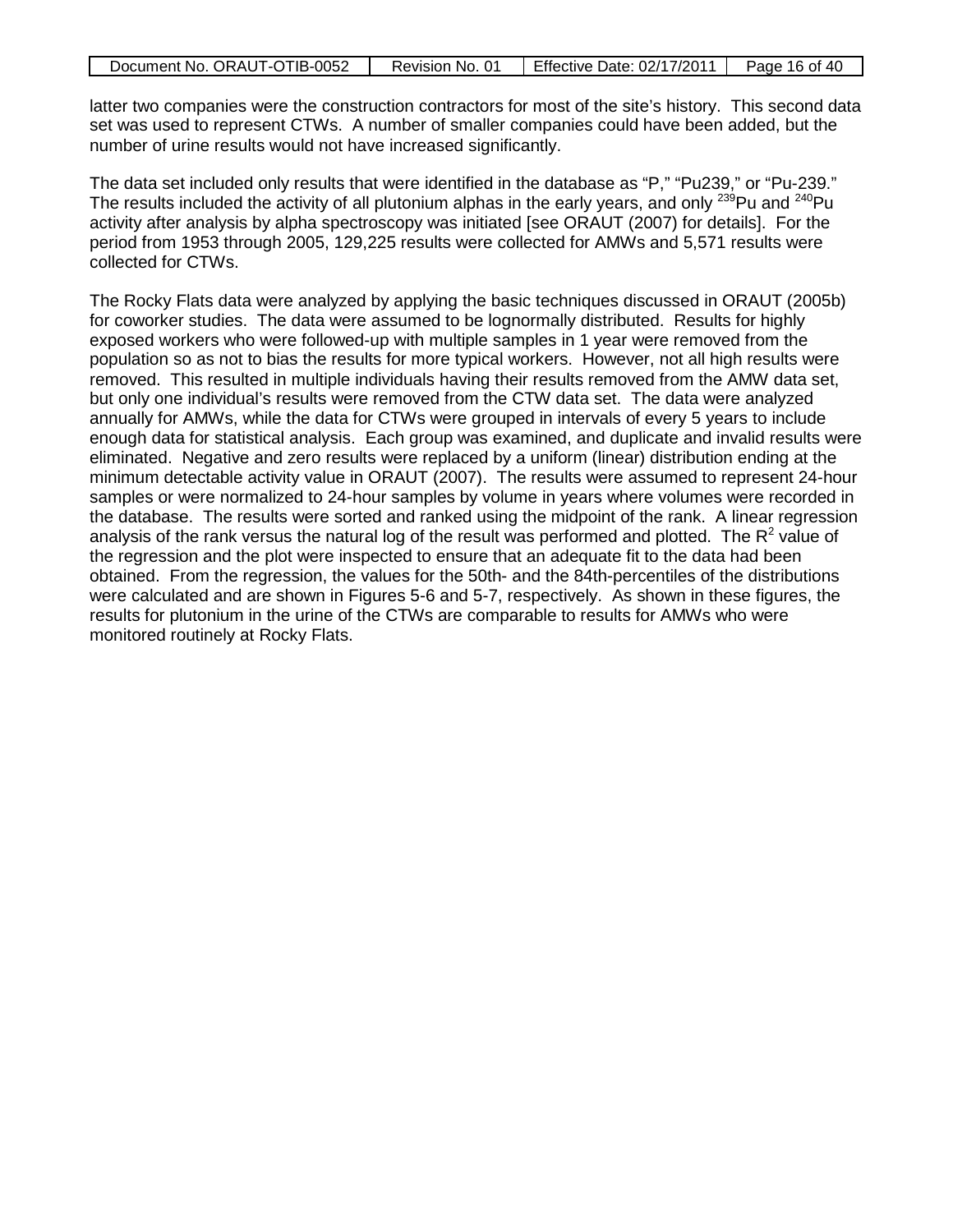

Figure 5-6. 50th-percentile plutonium in urine for Rocky Flats.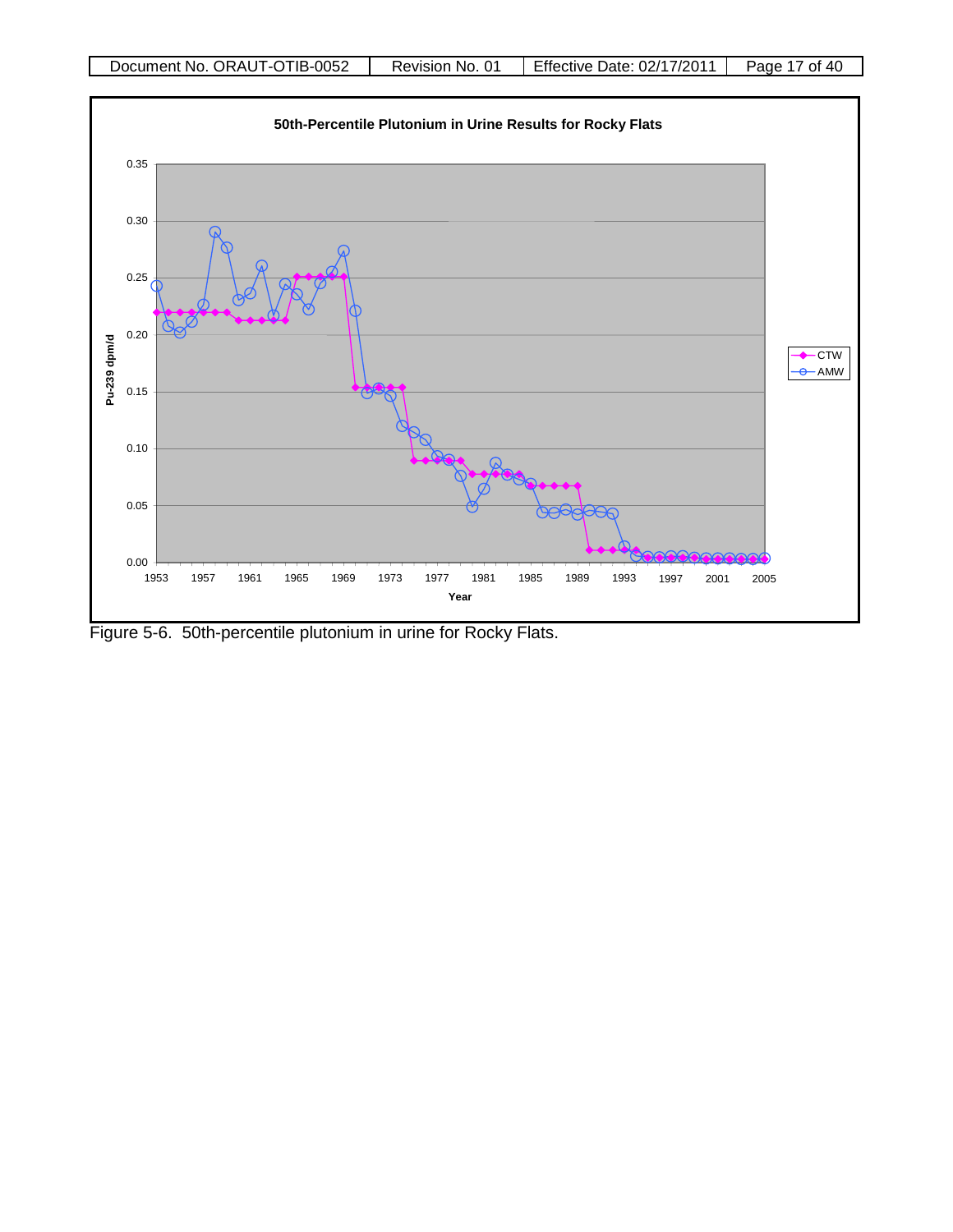

Figure 5-7. 84th-percentile plutonium in urine for Rocky Flats.

# **5.6 ROCKY FLATS PLANT NONPENETRATING DOSE COMPARISON**

CTW and AMW data for Rocky Flats were obtained from the HIS-20 database using the criteria discussed in Section 5.4.

The results for the 95th-percentile annual nonpenetrating doses appear in Figure 5-8 and show that at the 95th percentile, the annual nonpenetrating dose received by the monitored CTWs at the Rocky Flats Plant is adequately bounded by the dose received by AMWs at the Rocky Flats Plant.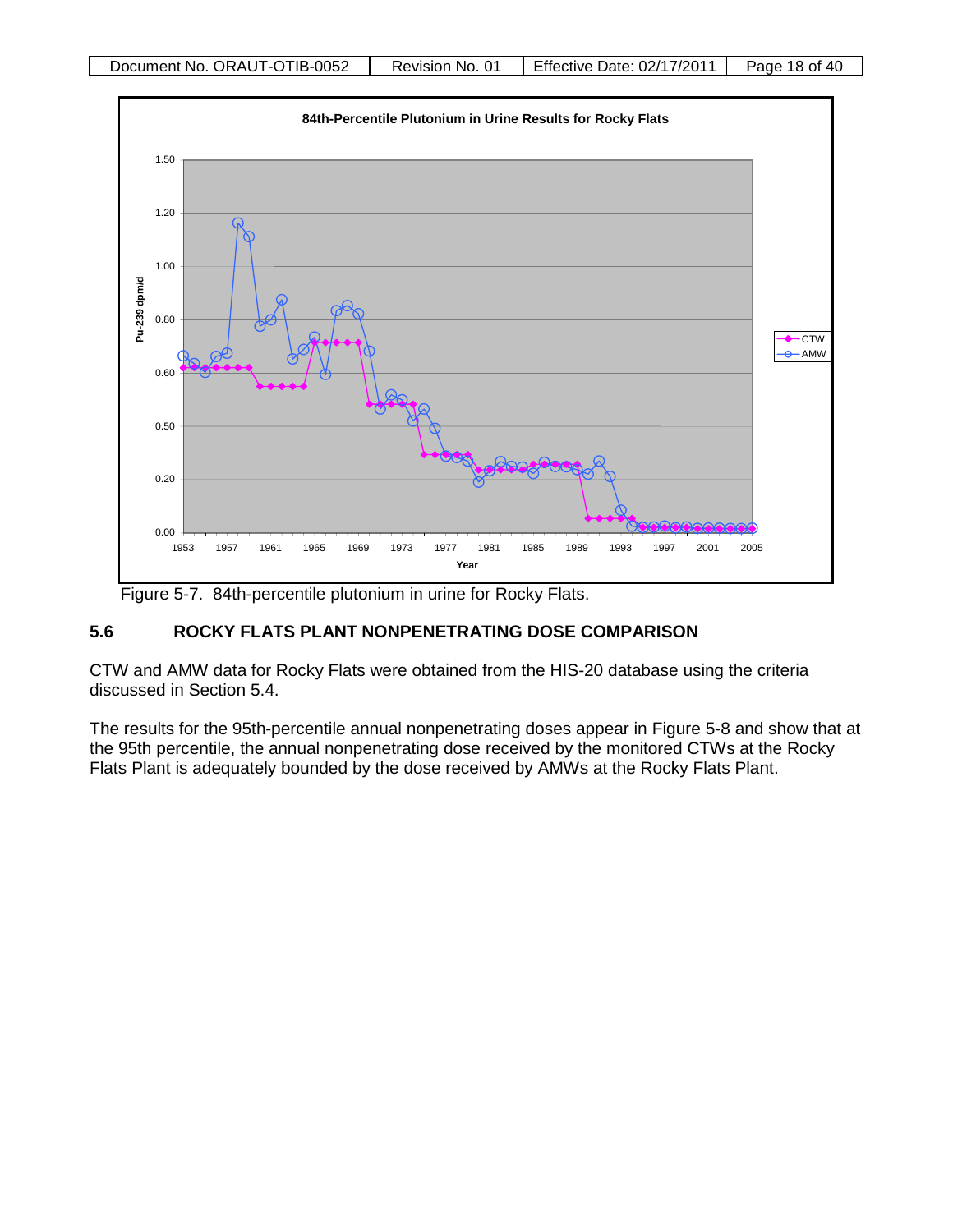

Figure 5-8. 95th-percentile nonpenetrating dose for Rocky Flats.

# **5.7 Y-12 PENETRATING DOSE COMPARISON**

External dose data for the Oak Ridge Y-12 are from the Oak Ridge Institute for Science and Education (ORISE) CER database. The records in this database include external radiation exposure measurement results pertinent to the health and safety monitoring of employees and contract employees of DOE and its predecessor organizations. Data on CTWs were obtained using a query designed to extract job titles associated with construction work. Data on any worker with a job title that included any of the following words or portions of words were included in the CTW data set: craft, carp, equip, heavy, plumb, pipef, millw, ship, skill, laborer, black, linem, boil, brick, tile, metal w, metal, crane, paint, mason, sheet, maint, truck, weld, rigger, or iron.

Figure 5-9 shows the data for 95th-percentile penetrating dose for monitored CTWs and AMWs for the period from 1950 through 1988. As shown in Figure 5-9, the 95th-percentile annual penetrating dose received by the monitored CTWs at Y-12 is adequately bounded by the doses received by AMWs at Y-12.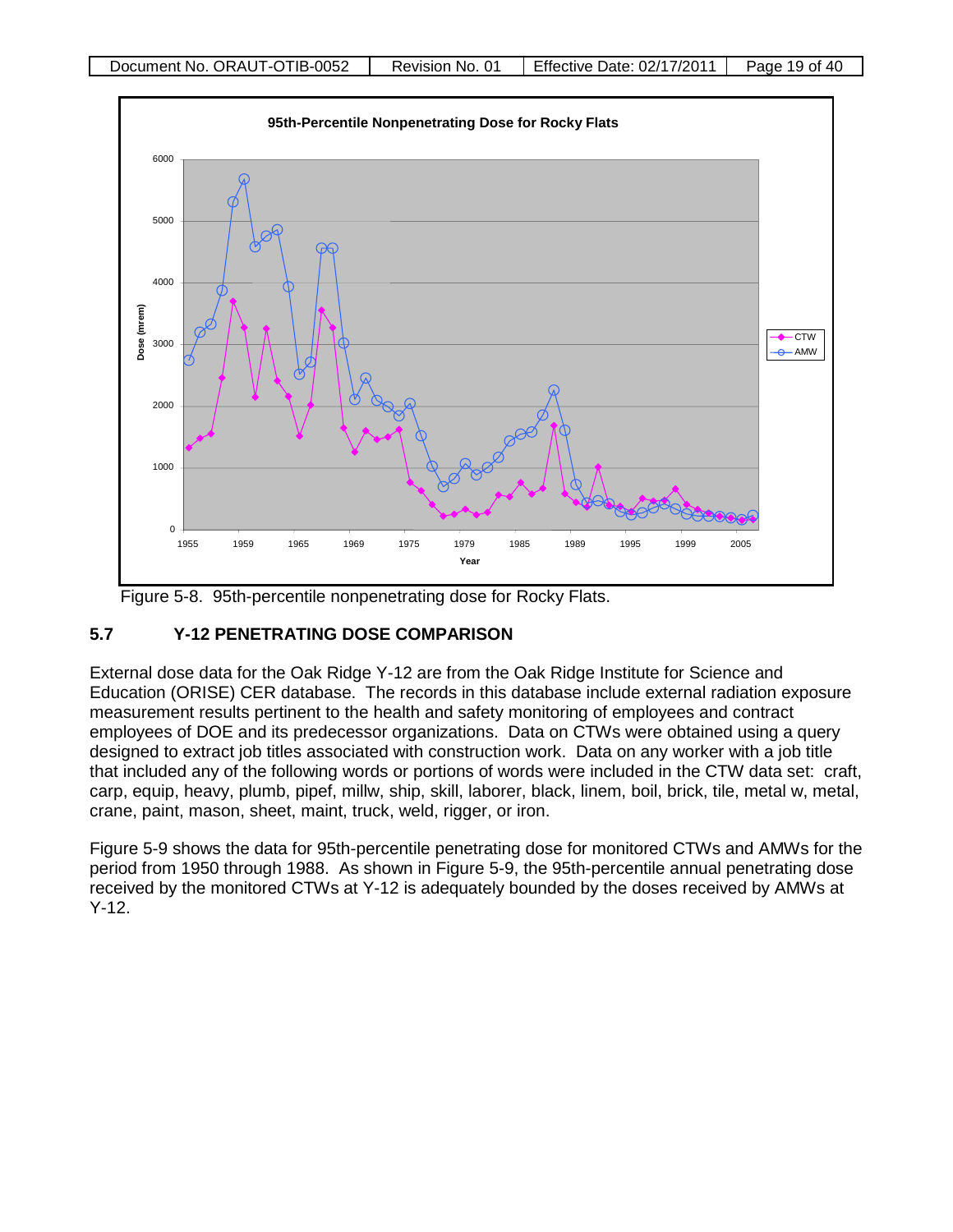

Figure 5-9. 95th-percentile penetrating dose for Y-12.

# **5.8 Y-12 INTERNAL DOSE COMPARISON**

Bioassay results for uranium in urine samples for personnel who worked at Y-12 are from the ORISE CER database. Data on CTWs were obtained using a query designed to extract job titles associated with construction work. (See Section 5.7 for details on the data query.)

Data generated by the query were reviewed to determine if a singular sample result or results associated with unusual incidents was unduly influencing the overall data comparison. Such data are characterized as outliers and these results were removed from the data set to improve the value of the data comparison.

The 50th and 84th percentiles of these bioassay results are shown by year in Figures 5-10 and 5-11, respectively. In general, there is good agreement between the sample results for CTWs and AMWs.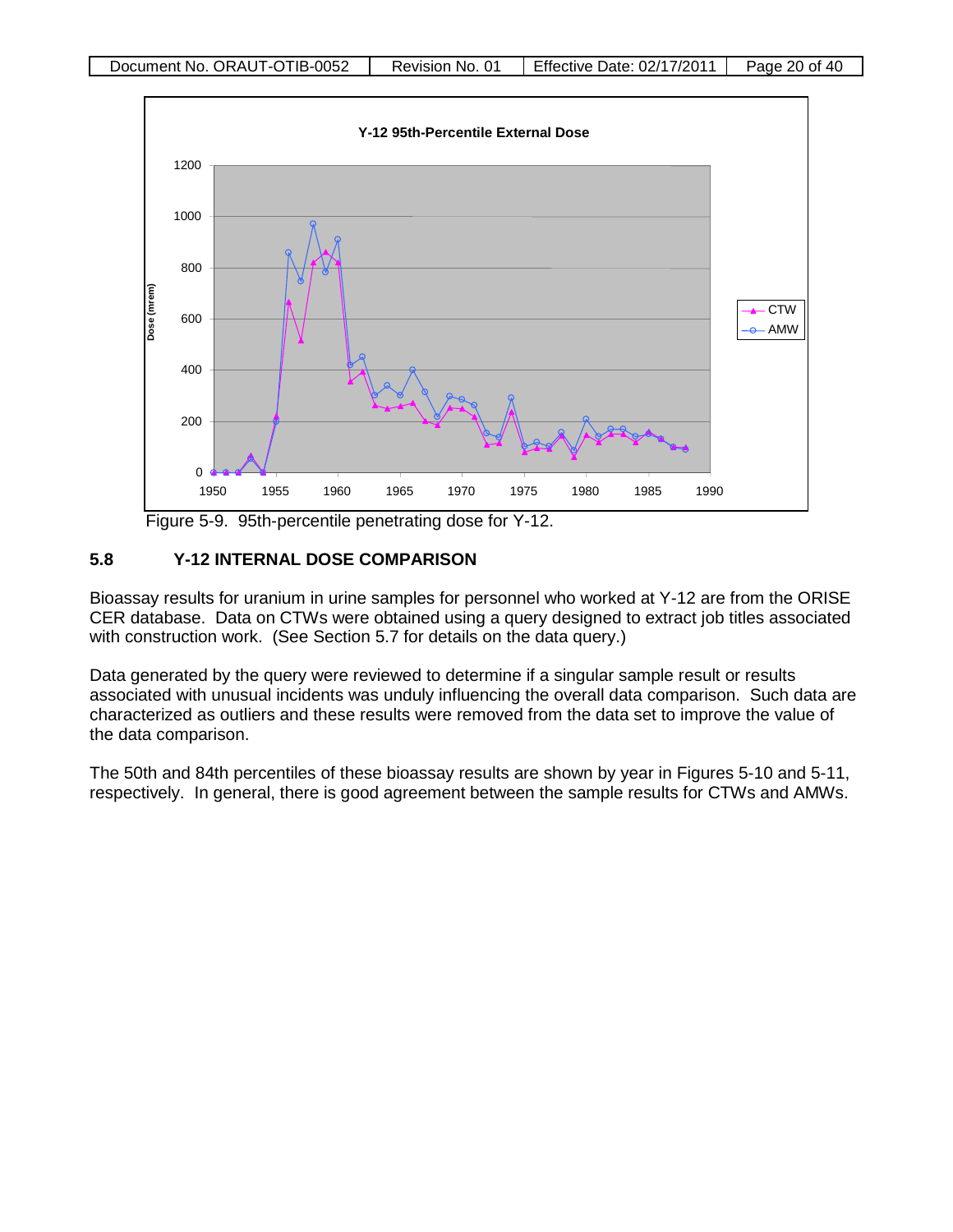

Figure 5-10. 50th-percentile uranium in urine for Y-12.



Figure 5-11. 84th-percentile uranium in urine for Y-12.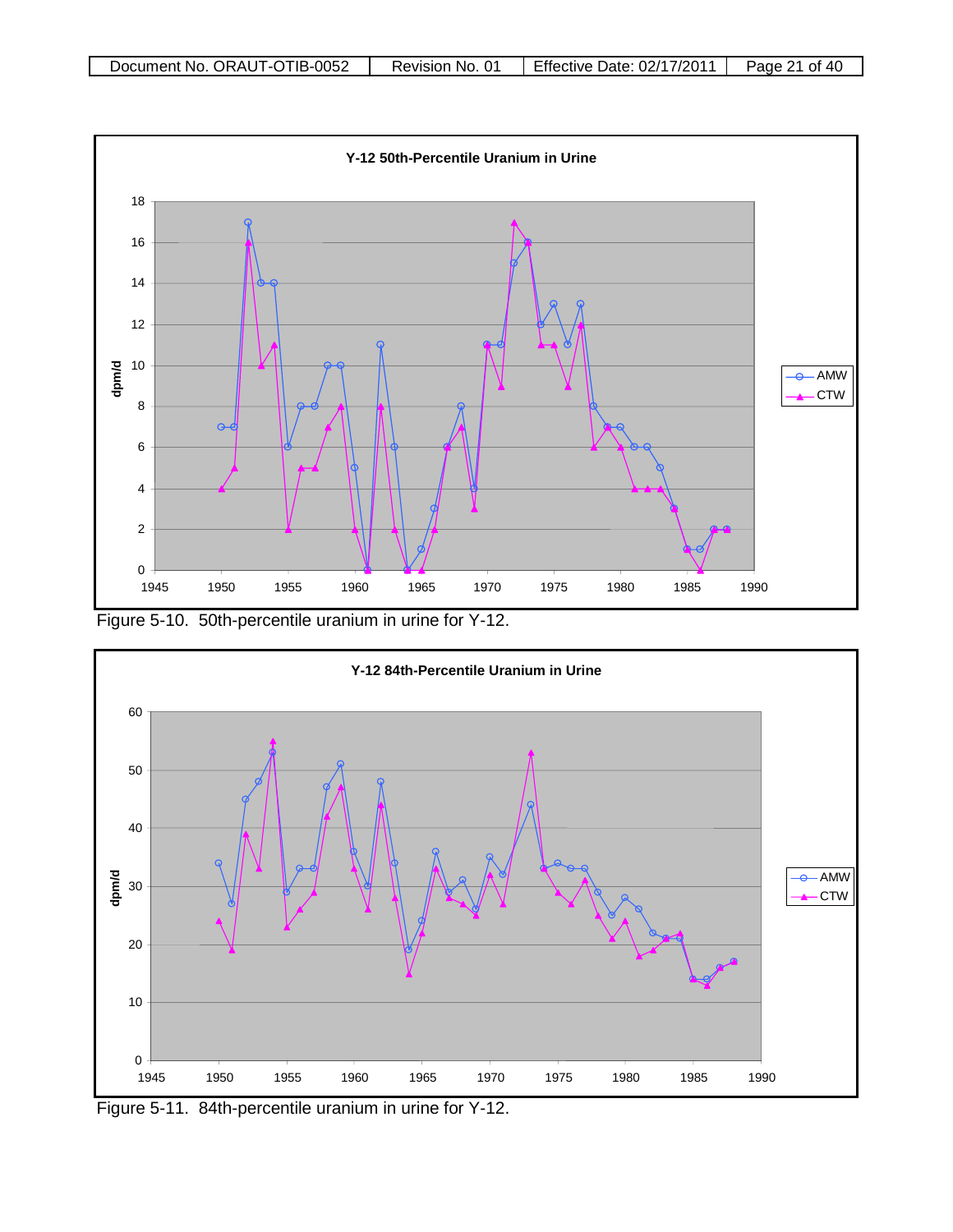| Document No. ORAUT-OTIB-0052 | Revision No. 01 | Effective Date: 02/17/2011 | Page 22 of 40 |
|------------------------------|-----------------|----------------------------|---------------|
|                              |                 |                            |               |

### **5.9 K-25 PENETRATING DOSE COMPARISON**

External dose data for K-25 are taken from the ORISE CER database. The records in this database include external radiation exposure measurement results pertinent to the health and safety monitoring of employees and contract employees of DOE and its predecessor organizations. Data on CTWs were obtained using a query designed to extract job titles associated with construction work. (See Section 5.7 for details on the data query.)

Figure 5-12 shows the data for the 95th-percentile penetrating dose for both monitored CTWs and AMWs for the period beginning in 1943 and ending in 1988. Figure 5-12 shows that the annual penetrating dose received by the monitored CTWs at K-25 is adequately bounded by the doses received by AMWs at K-25.



Figure 5-12. 95th-percentile penetrating dose for K-25.

# **5.10 K-25 INTERNAL DOSE COMPARISON**

Bioassay results for uranium in urine samples for personnel who worked at K-25 are from the ORISE CER database. Data on CTWs were obtained using a query designed to extract job titles associated with construction work. (See Section 5.7 for details on the data query.)

The 50th and 84th percentile of these bioassay results are shown in Figures 5-13 and 5-14, respectively. In general, there is good agreement between the sample results for CTWs and AMWs.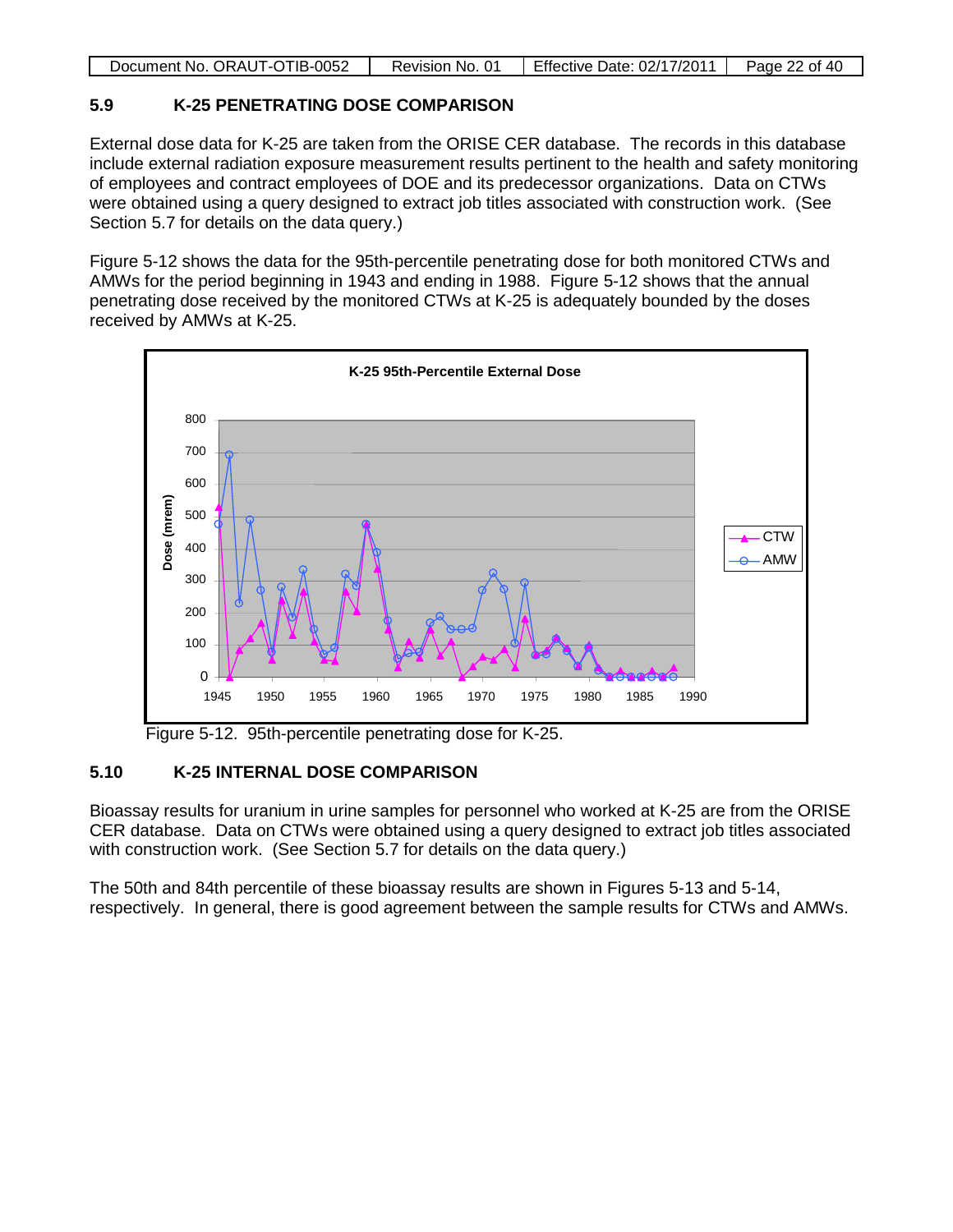

Figure 5-13. 50th-percentile uranium in urine for K-25.



Figure 5-14. 84th-percentile uranium in urine for K-25.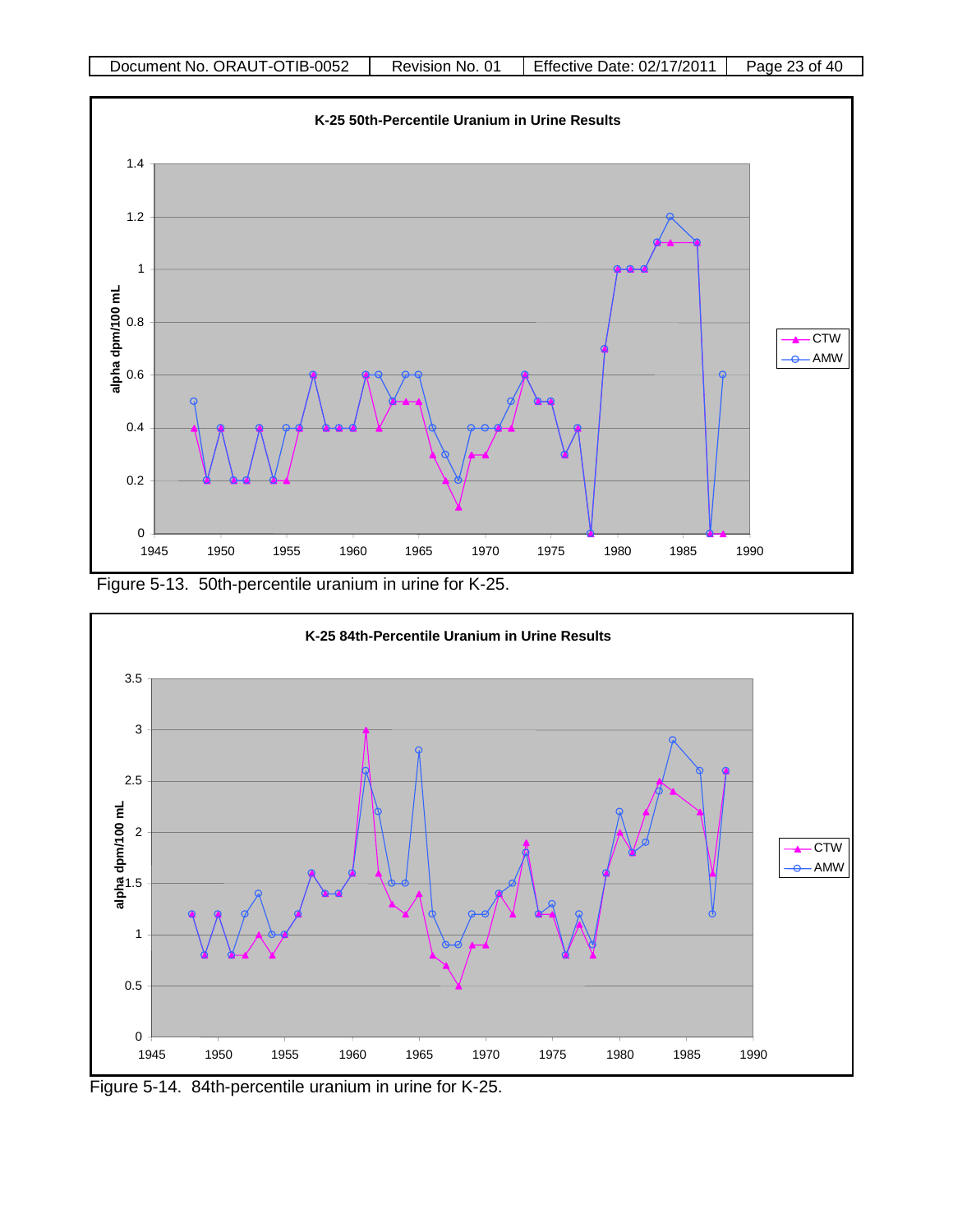|  | Document No. ORAUT-OTIB-0052 | Revision No. 01 | Effective Date: 02/17/2011 | Page 24 of 40 |
|--|------------------------------|-----------------|----------------------------|---------------|
|--|------------------------------|-----------------|----------------------------|---------------|

# **5.11 ORNL PENETRATING DOSE COMPARISON**

External dose data for ORNL are from the ORISE CER database. The records in this database include external radiation exposure measurement results pertinent to the health and safety monitoring of employees and contract employees of DOE and its predecessor organizations. Data on CTWs were obtained using a query designed to extract job titles associated with construction work. (See Section 5.7 for details on the data query.)

Figure 5-15 shows the 95th-percentile annual penetrating dose for monitored CTWs and AMWs at the ORNL for the period from 1943 through 1988.



Figure 5-15. 95th-percentile penetrating dose for ORNL.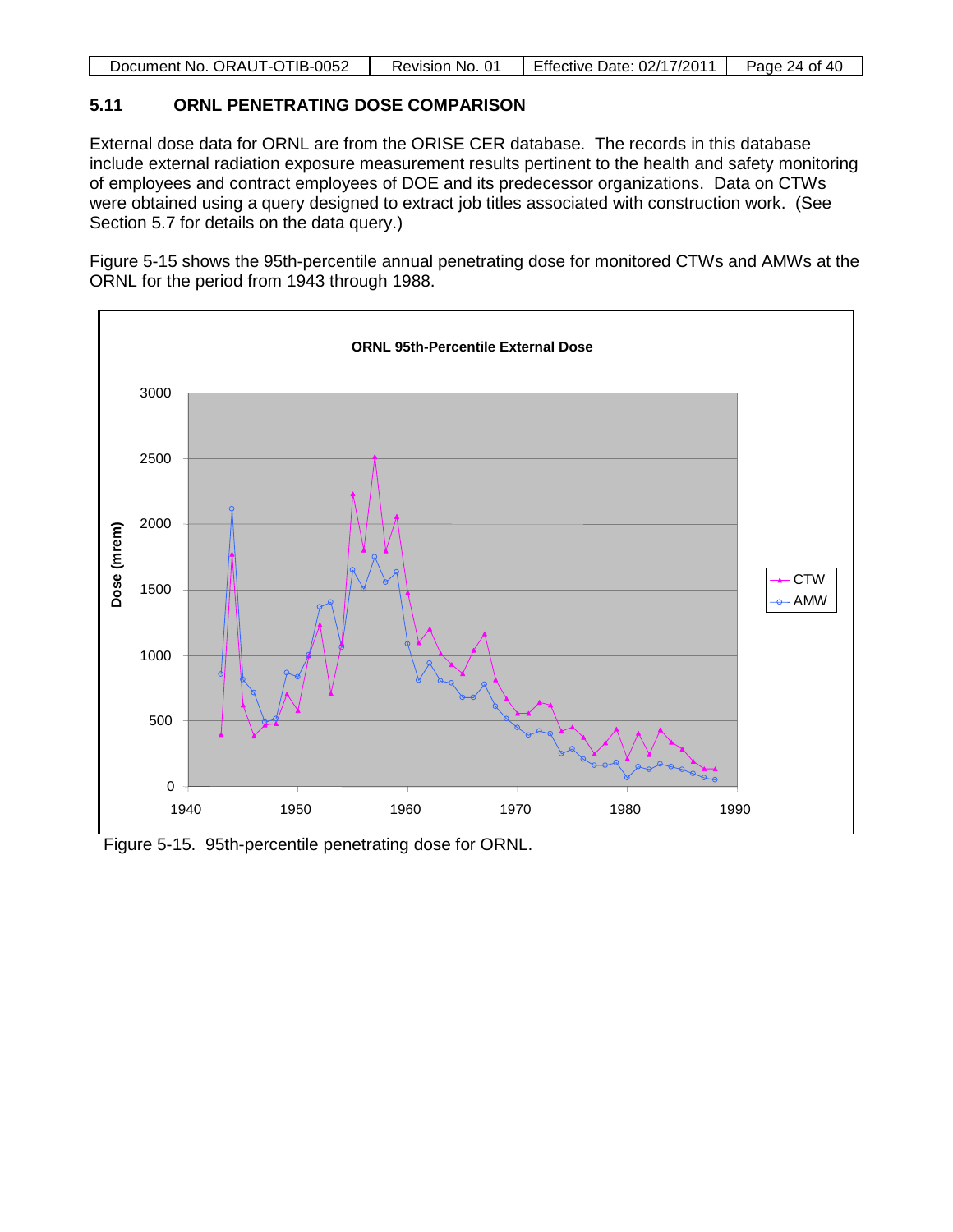| Document No. ORAUT-OTIB-0052 | Revision No. 01 | Effective Date: 02/17/2011 | Page 25 of 40 |
|------------------------------|-----------------|----------------------------|---------------|

Table 5-3 lists the observed ratios that are greater than 1.2 for CTWs and AMWs at ORNL.

| Table 5-3. Observed ratios for ORNL. |  |  |  |
|--------------------------------------|--|--|--|
|--------------------------------------|--|--|--|

|      | <b>CTWs</b>   |                    | <b>AMWs</b> |               |                    |            |                 |
|------|---------------|--------------------|-------------|---------------|--------------------|------------|-----------------|
|      |               |                    | 95th-       |               |                    | 95th-      |                 |
|      |               | <b>Number with</b> | percentile  |               | <b>Number with</b> | percentile | <b>Observed</b> |
|      | <b>Number</b> | measurable         | dose        | <b>Number</b> | measurable         | dose       | ratios          |
| Year | monitored     | dose               | (mrem)      | monitored     | dose               | (mrem)     | (CTWs/AMWs)     |
| 1955 | 604           | 470                | 2,231       | 3,931         | 2,193              | 1,650      | 1.4             |
| 1957 | 623           | 608                | 2,515       | 4,277         | 3,734              | 1,750      | 1.4             |
| 1959 | 704           | 696                | 2,058       | 4,698         | 4,350              | 1,636      | 1.3             |
| 1960 | 682           | 618                | 1,480       | 4,793         | 3,427              | 1,087      | 1.4             |
| 1961 | 695           | 627                | 1,096       | 4,779         | 3,785              | 810        | 1.4             |
| 1962 | 722           | 696                | 1,200       | 4,953         | 4,591              | 940        | 1.3             |
| 1963 | 750           | 681                | 1,015       | 5,174         | 4,243              | 803        | 1.3             |
| 1965 | 817           | 551                | 864         | 5,646         | 2,930              | 680        | 1.3             |
| 1966 | 822           | 582                | 1,040       | 5,972         | 2,765              | 680        | 1.5             |
| 1967 | 878           | 585                | 1,163       | 6,252         | 2,657              | 780        | 1.5             |
| 1968 | 852           | 542                | 814         | 5,981         | 2,303              | 610        | 1.3             |
| 1969 | 808           | 403                | 670         | 5,809         | 1,754              | 516        | 1.3             |
| 1971 | 725           | 318                | 558         | 5,154         | 1,428              | 390        | 1.4             |
| 1972 | 691           | 289                | 645         | 5,097         | 1,203              | 422        | 1.5             |
| 1973 | 661           | 315                | 620         | 4,984         | 1,336              | 400        | 1.6             |
| 1974 | 739           | 363                | 421         | 5,407         | 1,611              | 250        | 1.7             |
| 1975 | 767           | 283                | 457         | 5,788         | 1,129              | 290        | 1.6             |
| 1976 | 784           | 268                | 378         | 6,123         | 1,169              | 210        | 1.8             |
| 1977 | 804           | 228                | 250         | 6,434         | 1,042              | 160        | 1.6             |
| 1978 | 798           | 206                | 333         | 6,660         | 899                | 160        | 2.1             |
| 1979 | 776           | 209                | 440         | 6,357         | 915                | 182        | 2.4             |
| 1980 | 754           | 130                | 214         | 6,480         | 635                | 70         | 3.1             |
| 1981 | 723           | 170                | 409         | 6,313         | 606                | 150        | 2.7             |
| 1982 | 667           | 119                | 247         | 5,782         | 480                | 130        | 1.9             |
| 1983 | 608           | 146                | 436         | 5,562         | 489                | 170        | 2.6             |
| 1984 | 602           | 144                | 339         | 5,610         | 522                | 150        | 2.3             |
| 1985 | 585           | 139                | 288         | 5,641         | 502                | 130        | 2.2             |
| 1986 | 514           | 94                 | 193         | 4,998         | 430                | 100        | 1.9             |
| 1987 | 482           | 92                 | 138         | 4,894         | 382                | 70         | 2.0             |
| 1988 | 484           | 91                 | 134         | 5,102         | 372                | 50         | 2.7             |

# **5.12 ORNL INTERNAL DOSE COMPARISON**

Bioassay results for urine samples for personnel who worked at ORNL are from the ORISE CER database. Data on CTWs were obtained using a query designed to extract job titles associated with construction work. (See Section 5.7 for details on the data query.)

From 1951 through 1964, plutonium in urine was measured as gross alpha. From 1965 to 1987, the analysis method became specific for plutonium. The 50th and 84th percentiles of these bioassay results are shown by year in Figures 5-16 and 5-17, respectively.

Uranium in urine was also measured at ORNL. Figures 5-18 and 5-19 show the results of the median and 84th percentile for this analysis, respectively.

In general, there is good agreement between the CTW and AMW data for both plutonium and uranium at the 50th and 84th percentile.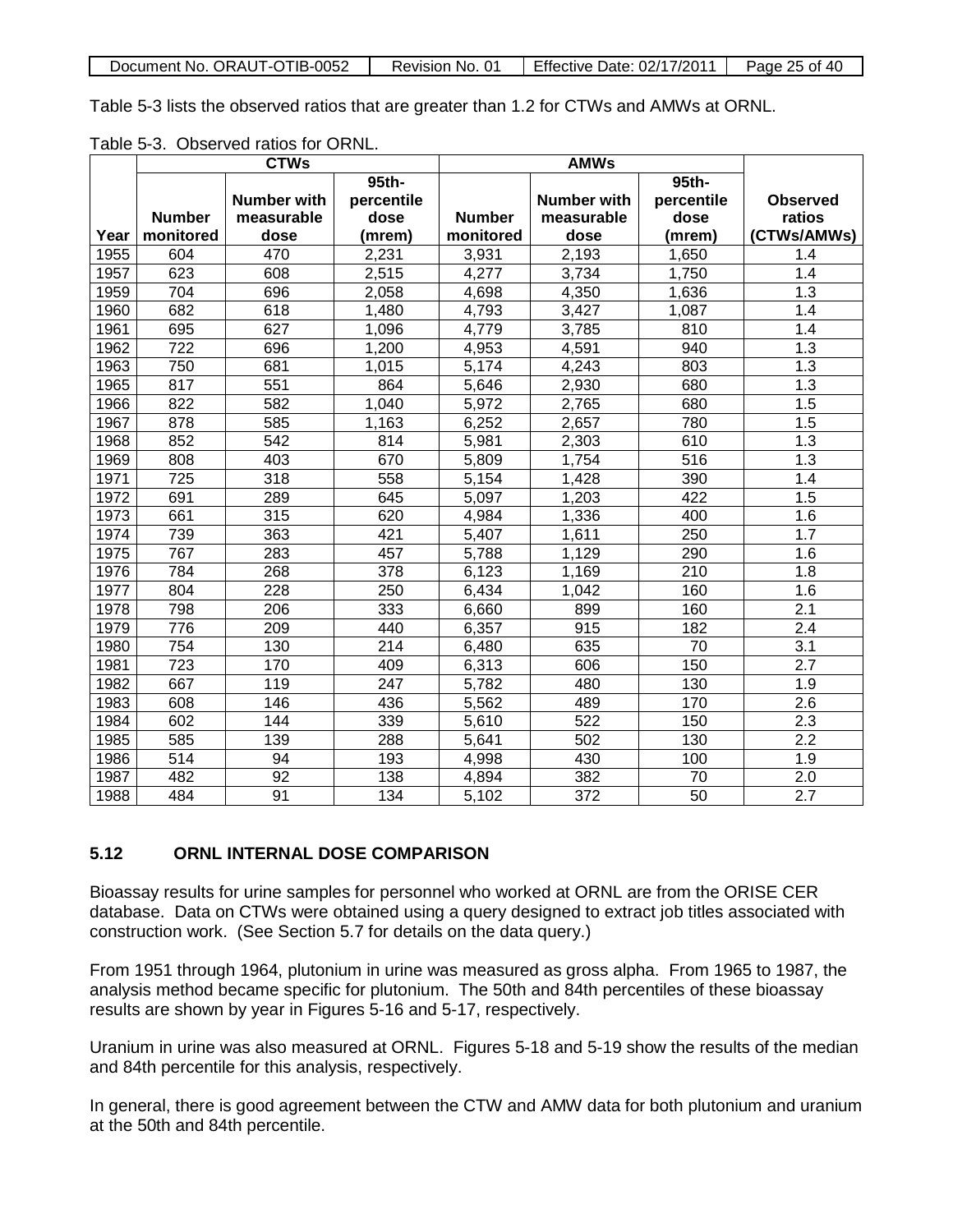

Figure 5-16. 50th-percentile plutonium in urine for ORNL.



Figure 5-17. 84th-percentile plutonium in urine for ORNL.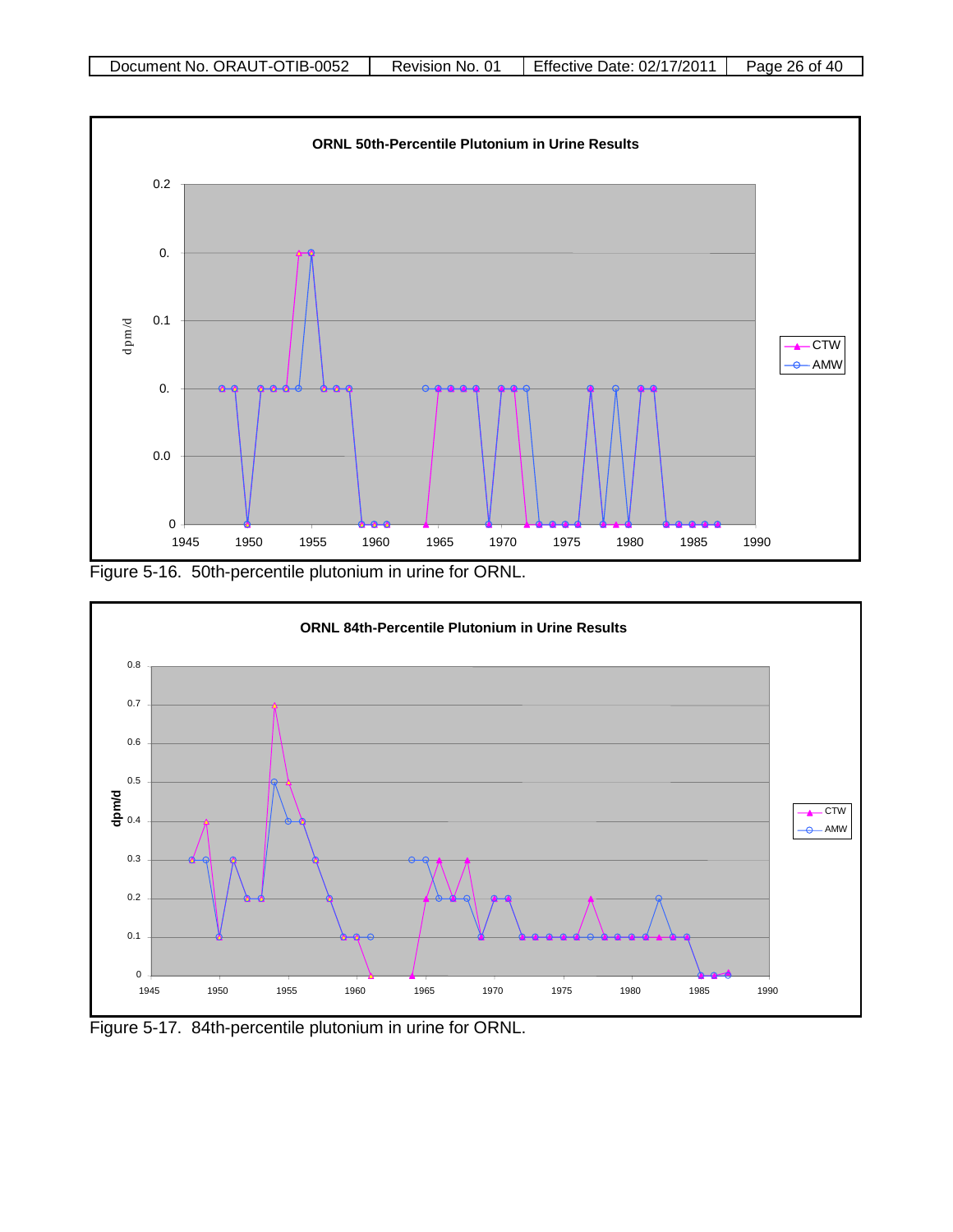

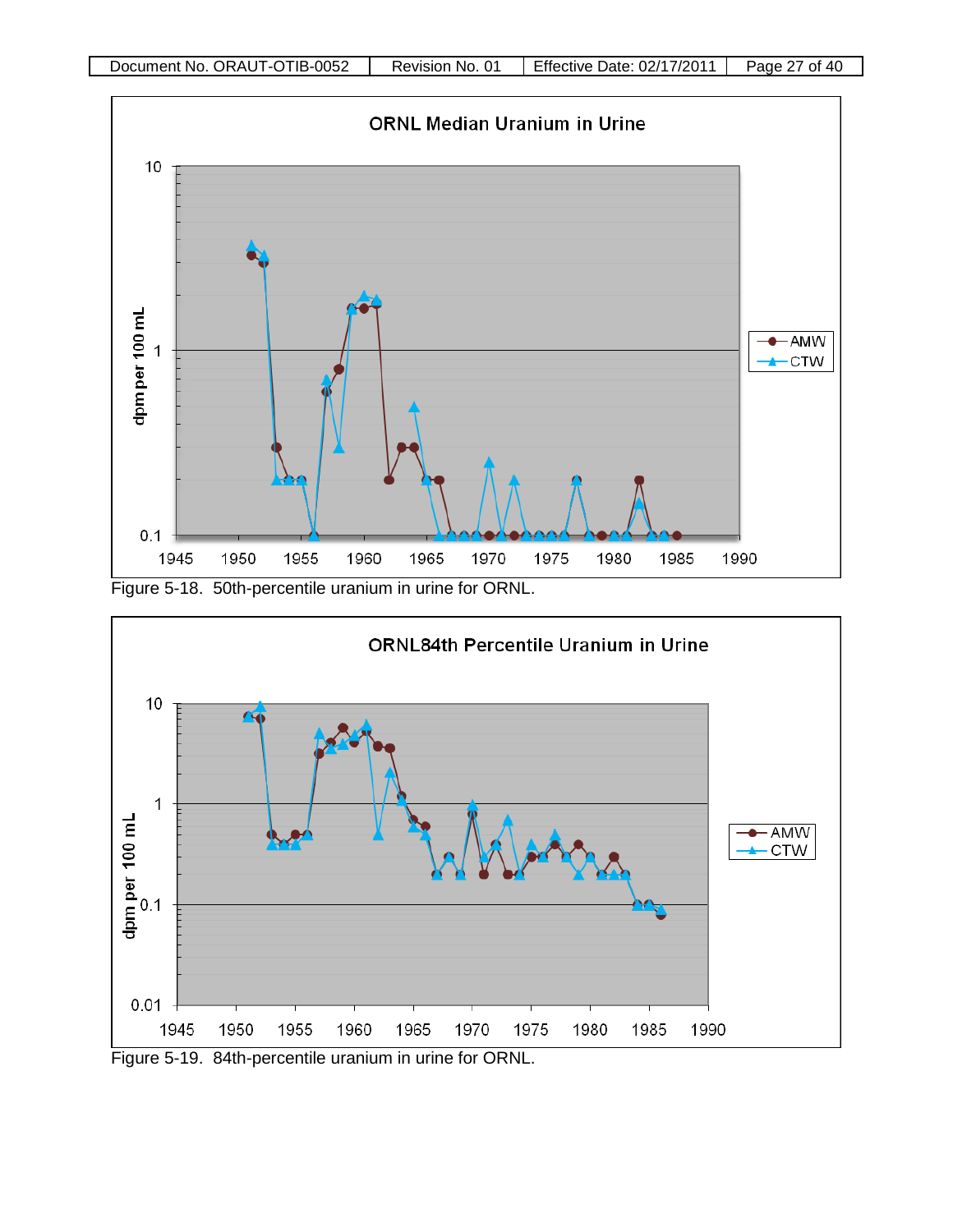| Document No. ORAUT-OTIB-0052 | Revision No. 01 | Effective Date: 02/17/2011 | Page 28 of 40 |
|------------------------------|-----------------|----------------------------|---------------|
|                              |                 |                            |               |

# **5.13 INL PENETRATING DOSE COMPARISON**

Penetrating doses for INL are presented in Figure 5-20 for the period beginning in 1974 and ending in 2005. Radiation exposure data prior to 1974 was not available. However, in *Occupational Radiation Exposure History of Idaho Field Office Operations at the INEL*, Horan and Braun (1993) discuss construction worker exposures during the early period: "[Construction personnel] exposures were negligible during the first decade and were almost all below 0.5 rem/yr thereafter."

Data in NIOSH (2005) were considered for comparison but rejected because they include data on civilian employees of the Naval Reactor Facilities who are not covered by EEIOCPA. Also confounding those data is the fact that service workers are grouped with CTW, a practice that is inconsistent with the definition of CTW in this document [4].



Figure 5-20. Mean value for penetrating dose for INL.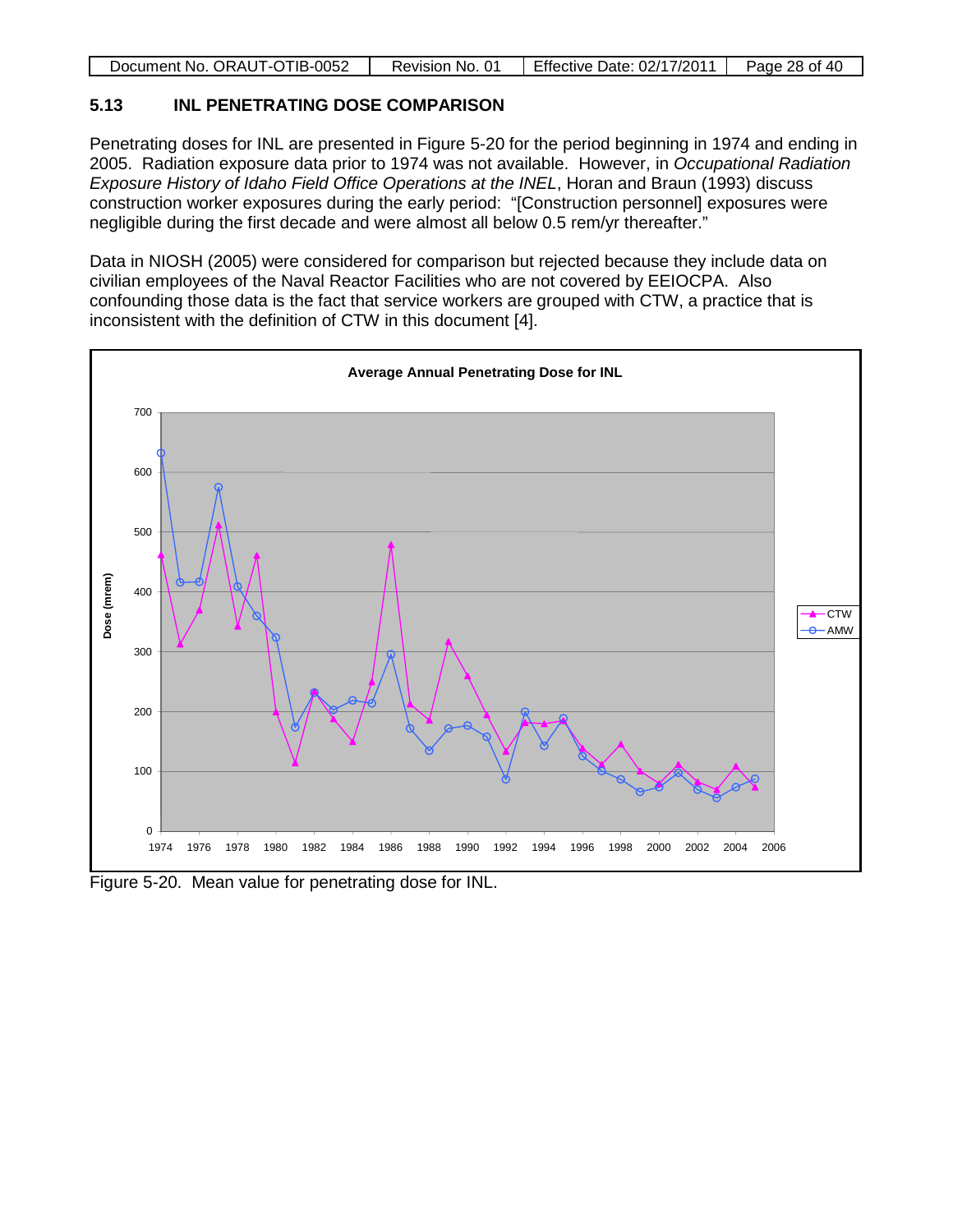| Document No. ORAUT-OTIB-0052 | Revision No. 01 | Effective Date: 02/17/2011 | Page 29 of 40 |
|------------------------------|-----------------|----------------------------|---------------|
|                              |                 |                            |               |

Table 5-4 lists the observed ratios that are greater than 1.2 for CTWs and AMWs at INL.

|      |               | <b>CTWs</b>        |             |               | <b>AMWs</b>        |             |                 |
|------|---------------|--------------------|-------------|---------------|--------------------|-------------|-----------------|
|      |               | <b>Number with</b> |             |               | <b>Number with</b> |             | <b>Observed</b> |
|      | <b>Number</b> | measurable         | Average     | <b>Number</b> | measurable         | Average     | ratios          |
| Year | monitored     | dose               | dose (mrem) | monitored     | dose               | dose (mrem) | (CTWs/AMWs)     |
| 1979 | 953           | 396                | 461         | 5.097         | 2,407              | 360         | 1.3             |
| 1986 | 1,321         | 536                | 479         | 5,956         | 1,994              | 296         | 1.6             |
| 1988 | 463           | 311                | 186         | 4.813         | 1.751              | 135         | 1.4             |
| 1989 | 416           | 263                | 317         | 5,385         | 1,829              | 172         | 1.8             |
| 1990 | 430           | 223                | 260         | 6.033         | 1,960              | 177         | 1.5             |
| 1992 | 427           | 157                | 134         | 5,889         | 1,007              | 87          | 1.5             |
| 1994 | 418           | 211                | 180         | 6,006         | 1,659              | 143         | 1.3             |
| 1998 | 384           | 104                | 146         | 5,075         | 743                | 87          | 1.7             |
| 1999 | 565           | 95                 | 101         | 8.885         | 729                | 66          | 1.5             |
| 2003 | 422           | 155                | 70          | 4,682         | 1,141              | 56          | 1.3             |
| 2004 | 428           | 186                | 109         | 3.853         | 1.471              | 74          | 1.5             |

Table 5-4. Observed ratios for INL.

# **5.14 INL INTERNAL AND NONPENETRATING DOSE COMPARISON**

Data for internal exposures for workers at the INL were not available in a validated electronic format [5]. However, the Horan and Braun (1993) report briefly discusses nonpenetrating and internal exposures, and indicates that they were traditionally negligible:

*Non-penetrating radiation exposure to the skin from soft X-rays or Beta particles were also not included along with irradiation by internally deposited radionuclides since historically they have been extremely rare events and as a result a very minor contributor to the effective dose.*

No comparison of CTW and AMW internal dose or nonpenetrating dose is presented. Nevertheless, general guidance for internal dose reconstruction developed in this document applies to unmonitored CTWs at INL [6].

#### **6.0 HANFORD SITE**

Hanford was the first facility to generate and separate special nuclear material for weapons production. As such, Hanford can be viewed as a type of research and development facility where chemical separation processes were one-of-a-kind experimental prototypes. As the research/information base grew and new chemical processes were developed, contaminated facilities were retrofitted or replaced to accommodate the new processes. It is postulated that this practice was responsible for elevated doses to CTWs. As a consequence, adjustment factors are developed to augment the dose to the CTWs during specific periods.

# **6.1 HANFORD SITE PENETRATING DOSE COMPARISON**

The data were extracted from various sources including a scientific paper (Keene 1960), a series of annual reports based on AEC Form 190 and a series of letter reports (Foster et al. 1959-1973), the annual summary reports of radiation exposures (DOE 1978, 1980a,b, 1982, 1983, 1984a,b, 1985, 1986, 1987, 1989, 1990; ERDA 1975, 1976; Smith et al. 1993), the REMS database (DOE 2006), and a Hanford coworker study of external dose (ORAUT 2010a).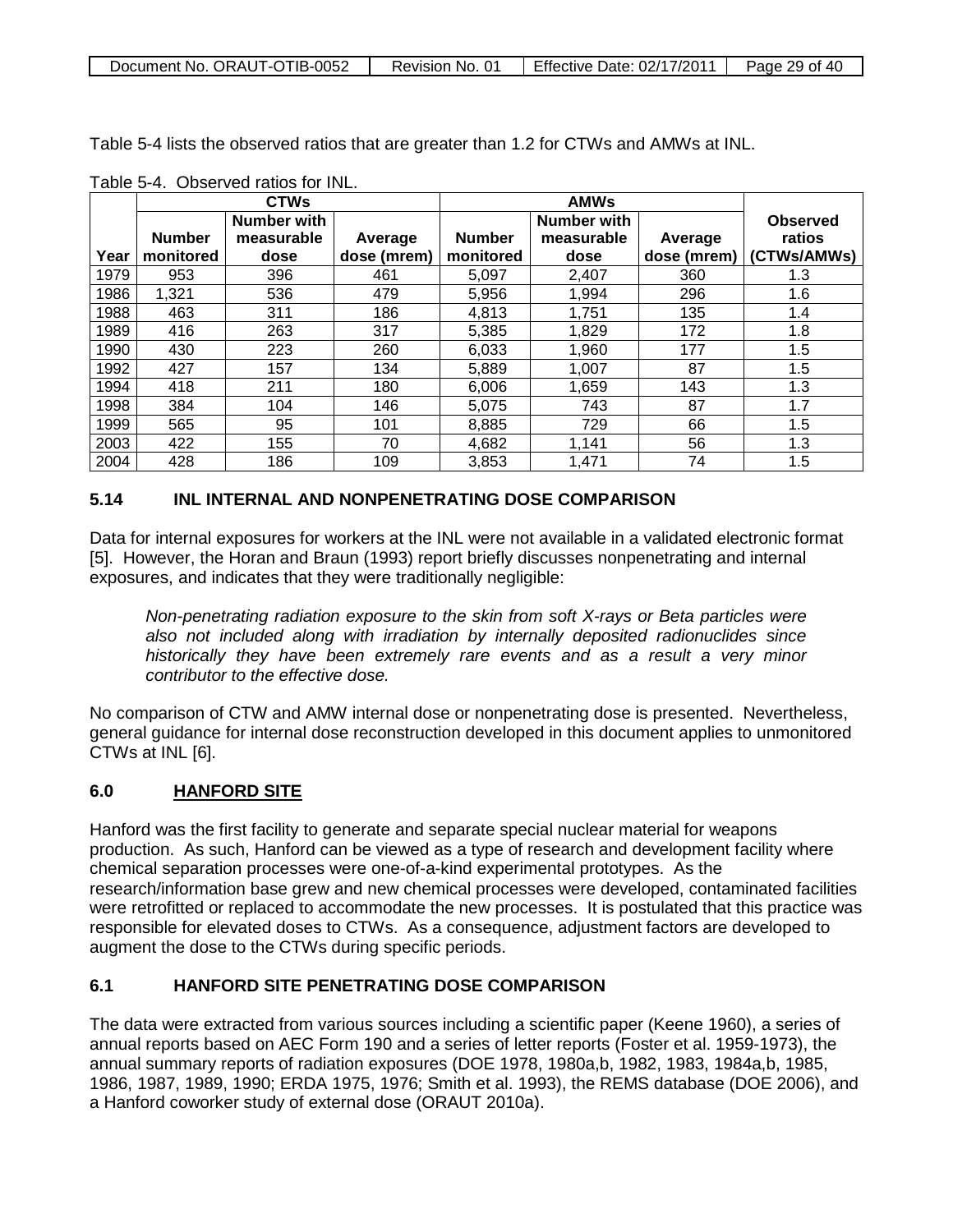| Document No. ORAUT-OTIB-0052 | Revision No. 01 | Effective Date: 02/17/2011 | Page 30 of 40 |
|------------------------------|-----------------|----------------------------|---------------|
|------------------------------|-----------------|----------------------------|---------------|

The data from Keene (1960) for the period from 1944 through1959 consist of the 14 job categories that have the highest accumulated dose for that period. Five of the job categories are assumed to represent CTWs. The number of workers, the average service in years, and the average dose are provided for each job category. From these data, average doses per year are calculated for CTWs and AMWs.

From 1960 through 1972, the data come from letters, required by AEC Order, summarizing the site annual dose data (Foster et. al. 1959–1973) [7]. The reports generally present the annual dose in ranges (0–1 rem, 1–2 rem, etc.). In those instances, the value of the midpoint of each range was used to calculate the average dose.

No annual report was located for 1973. From 1974 through 1990 the data were extracted from the *Annual Report, Radiation Exposures for DOE and DOE Contractor Employees* (DOE 1978, 1980a,b, 1982, 1983, 1984a,b, 1985, 1986, 1987, 1989, 1990; ERDA 1975, 1976; Smith et al. 1993) [8].

For the period from 1991 through 2005, the doses for CTWs and AMWs are determined using the REMS database (DOE 2006). The annual collective penetrating dose is determined by subtracting the collective committed effective dose equivalent (if any) from the collective total effective dose equivalent (person-mrem). The average penetrating dose is determined by dividing the annual dose by the number of workers with measured dose. For CTWs, the annual dose is determined by summing the annual doses for the REMS Construction and Laborer labor categories. The workers in the Laborers category are segregated by the reporting organizations. The annual doses reported by the organizations that are not the M&O contractor are summed and added to the annual dose for the Construction category. Doses in the range less than 100 mrem are not included; this eliminates most visitors and administrative personnel from the REMS data. The average annual dose for CTWs is determined by dividing the annual dose for the Laborers and Construction categories by the number of workers in those categories with measurable dose. For AMWs, the average annual dose is determined by summing the annual doses in the REMS All category (management, scientists, service, etc.) and dividing that sum by the sum of workers who had measured dose in the All category.

Use of data from the REX database was considered and rejected. The site expert cautioned that before 1965 the database contains no information that would differentiate CTWs from General Electric employees [9].

Penetrating doses for monitored CTWs and AMWs are shown in Figure 6-1. Table 6-1 lists the observed ratios that are greater than 1.2 for CTWs and AMWs at Hanford. As indicated in the figure and table, the doses for the CTWs and AMWs are comparable with two exceptions: the periods from 1968 through 1981 and from 1985 through 1988. These periods generally coincide with the increased work activity associated with the shutdown of the production reactors from 1968 through 1981 and the restart of the Purex Plant from 1985 through 1988. Due to the nature and period for this work, it is unlikely that unmonitored CTWs were involved. Therefore, these data points were not considered as representative and meaningful for the purposes of this TIB.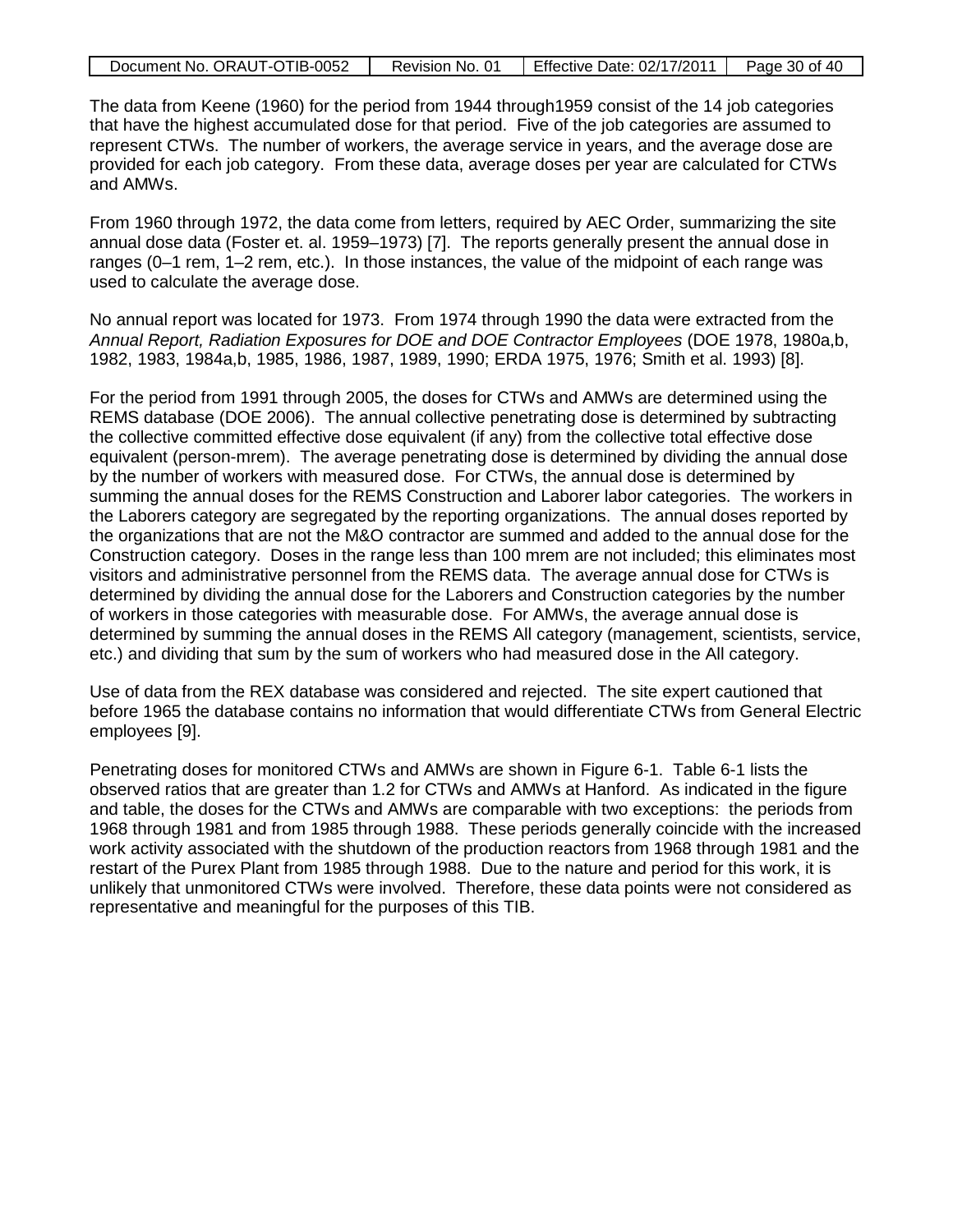

Figure 6-1. Average annual penetrating dose for Hanford.

|      | rapid of it. Observed ratios and avoidge periodating dose for O i vito and ritirivio at indifferent. |                                   |                        |                                   |                        |                                       |  |  |
|------|------------------------------------------------------------------------------------------------------|-----------------------------------|------------------------|-----------------------------------|------------------------|---------------------------------------|--|--|
|      | <b>AMWs</b><br><b>CTWs</b>                                                                           |                                   |                        |                                   |                        |                                       |  |  |
| Year | <b>Number</b><br>monitored                                                                           | Number with<br>measurable<br>dose | Average dose<br>(mrem) | Number with<br>measurable<br>dose | Average dose<br>(mrem) | <b>Observed ratios</b><br>(CTWs/AMWs) |  |  |
| 1970 | 1,365                                                                                                | 1.158                             | 1,020                  | 10,053                            | 702                    | 1.5                                   |  |  |
| 1975 | 408                                                                                                  | 402                               | 1,036                  | 3,578                             | 745                    | 1.4                                   |  |  |
| 1978 | 1,917                                                                                                | 1,864                             | 467                    | 6,882                             | 372                    | 1.3                                   |  |  |
| 1979 | 1,915                                                                                                | 1,770                             | 422                    | 7,517                             | 332                    | 1.3                                   |  |  |
| 1980 | 1,585                                                                                                | 1,437                             | 537                    | 6,917                             | 320                    | 1.7                                   |  |  |
| 1981 | 1,542                                                                                                | 1,386                             | 479                    | 7,182                             | 286                    | 1.7                                   |  |  |
| 1985 | 1,642                                                                                                | 808                               | 660                    | 5,954                             | 427                    | 1.5                                   |  |  |
| 1987 | 1,804                                                                                                | 1,225                             | 793                    | 6,697                             | 393                    | 2.0                                   |  |  |
| 1990 | 934                                                                                                  | 428                               | 181                    | 3,753                             | 119                    | 1.5                                   |  |  |
| 1993 | 1,351                                                                                                | 556                               | 196                    | 3,147                             | 133                    | 1.5                                   |  |  |
| 1994 | 1,696                                                                                                | 567                               | 222                    | 3,166                             | 150                    | 1.5                                   |  |  |
| 1997 | 1,022                                                                                                | 366                               | 393                    | 2,058                             | 284                    | 1.4                                   |  |  |

| Table 6-1. Observed ratios and average penetrating dose for CTWs and AMWs at Hanford. |
|---------------------------------------------------------------------------------------|
|---------------------------------------------------------------------------------------|

Sources:1960-1973 from various Hanford letter reports (Foster at al. 1959-1973)

1975-1990 from DOE annual dose reports (DOE 1978, 1980a,b, 1982, 1983, 1984a,b, 1985, 1986, 1987, 1989, 1990; ERDA 1975, 1976; Smith et al. 1993)

1991-2005 from the DOE REMS database (DOE 2006)

#### **6.2 HANFORD SITE INTERNAL DOSE COMPARISON**

An internal dosimetry coworker study that includes both CTWs and AMWs has been published for the Hanford Site (ORAUT 2010b). The database used to develop the study had limited descriptive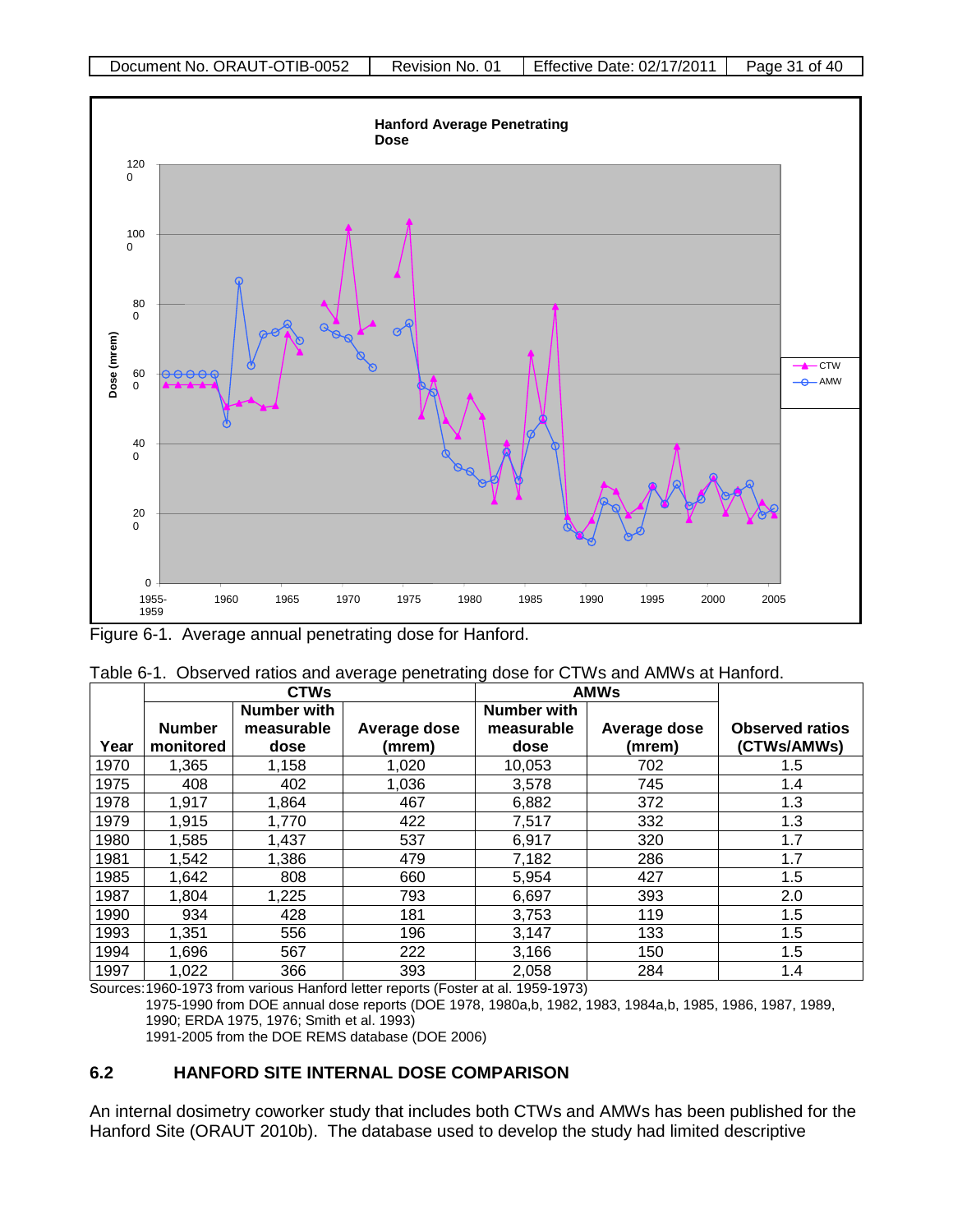| Document No. ORAUT-OTIB-0052 | Revision No. 01 | <b>Effective Date: 02/17/2011</b> | Page 32 of 40 |
|------------------------------|-----------------|-----------------------------------|---------------|
|                              |                 |                                   |               |

information for workers such that data for CTWs cannot be identified before 1965. For the period from 1965 through 1978, plutonium data for CTWs is identified by a company-field in the database. These data were processed in accordance with ORAUT (2010b) to develop data sets for CTWs. For the period from 1965 through 1975, the data sets were analyzed annually rather than quarterly due to their small size. For the period from 1975 through 1978, the data sets were grouped and analyzed together. [See ORAUT (2010b) for additional details.]

For the period from 1978 through 1989, the plutonium data for CTWs are very limited and appear to consist mainly of special samples following incidents. If it was appropriate, duplicates and data for highly exposed individuals were removed because these data are not truly representative of CTWs as a group. However, no attempt was made to remove all special (follow-up) results. This approach for reviewing and qualifying the data recognized that small intakes were essentially a part of routine operations. As in ORAUT (2010b), results with volumes less than 400 mL were not used in the statistics.

The results were assumed to be lognormally distributed and were analyzed using the basic techniques for coworker studies described in ORAUT-OTIB-0019, *Analysis of Coworker Data for Internal Dose Assignment* (ORAUT 2005b). The resultant 50th- and 84th-percentile values were multiplied by 0.835 to convert total plutonium alpha to <sup>239</sup>Pu activity, assuming 10-year-aged fuelgrade plutonium. This conversion was necessary to make the results directly comparable to the values in ORAUT (2010b).

The Hanford data forms included a field to enter the reason for the bioassay ("reason code"). Unfortunately, this field was not used consistently over the years in question; in addition, it was not reported in the Hanford coworker study. It appears that a high percentage of special bioassay samples might have biased the data for the years in which the data for CTWs are higher than the data for AMWs. The maximum difference between the CTW data and the AMW data was about a factor of 2 but, as evident in Figures 6-2 and 6-3, the difference varied from year to year. It appears that applying a factor of 2 to the intake rates in the Hanford coworker study is favorable to construction worker claimants.

The results of the analysis and the data from ORAUT (2010b) appear in Figures 6-2 and 6-3.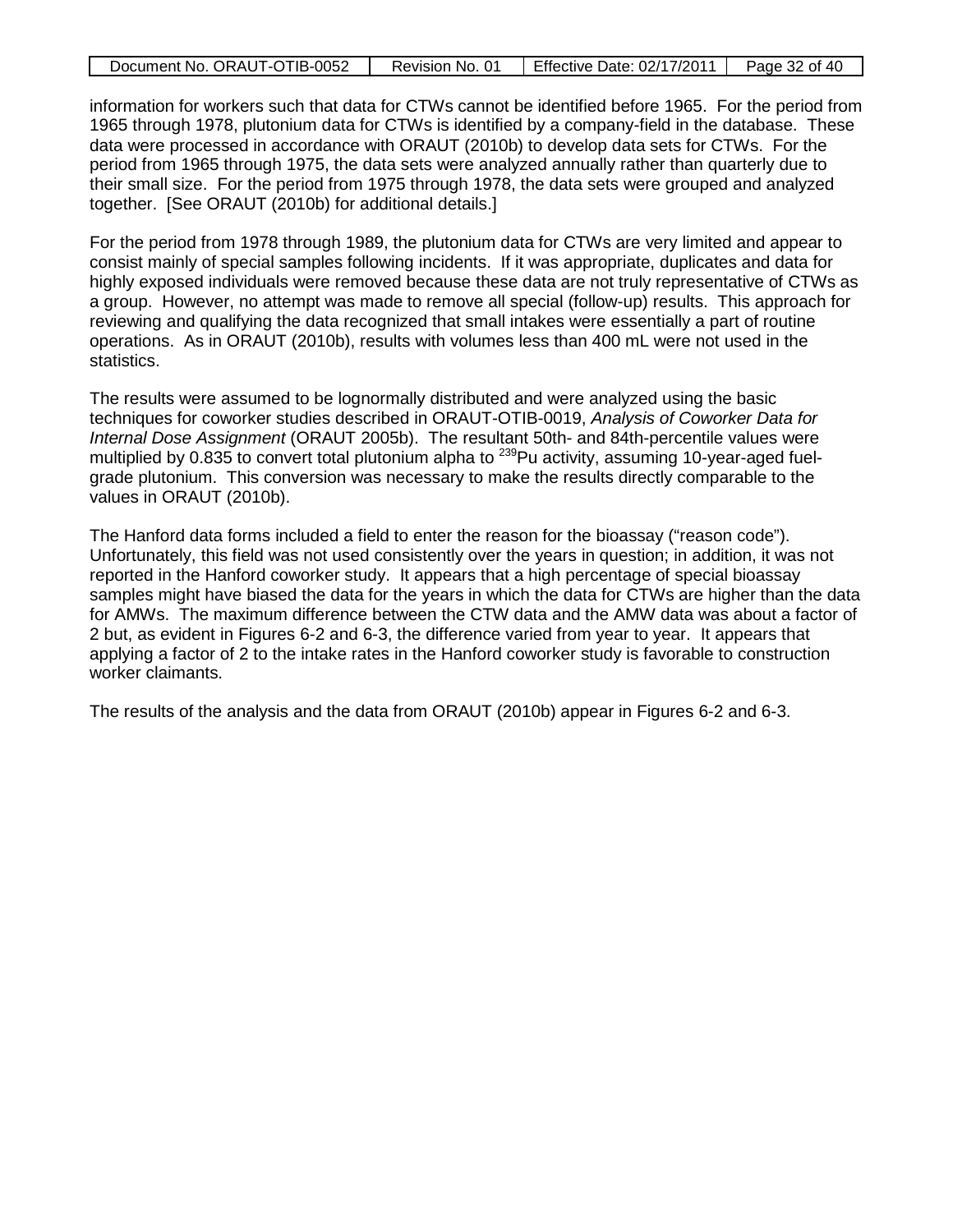

Figure 6-2. 50th-percentile for Pu-239 in urine for Hanford.



Figure 6-3. 84th-percentile for Pu-239 in urine for Hanford.

#### **7.0 CONCLUSIONS**

Comparisons between the doses received by CTWs and AMWs have shown that, with some exceptions and conditions, the doses received by the monitored CTWs were usually bounded by the doses received by AMWs on the same site.

This relationship between the doses received by CTWs and AMWs can be combined with the premise that the nature of the construction work (carpentry, masonry, pipefitting, etc.) performed by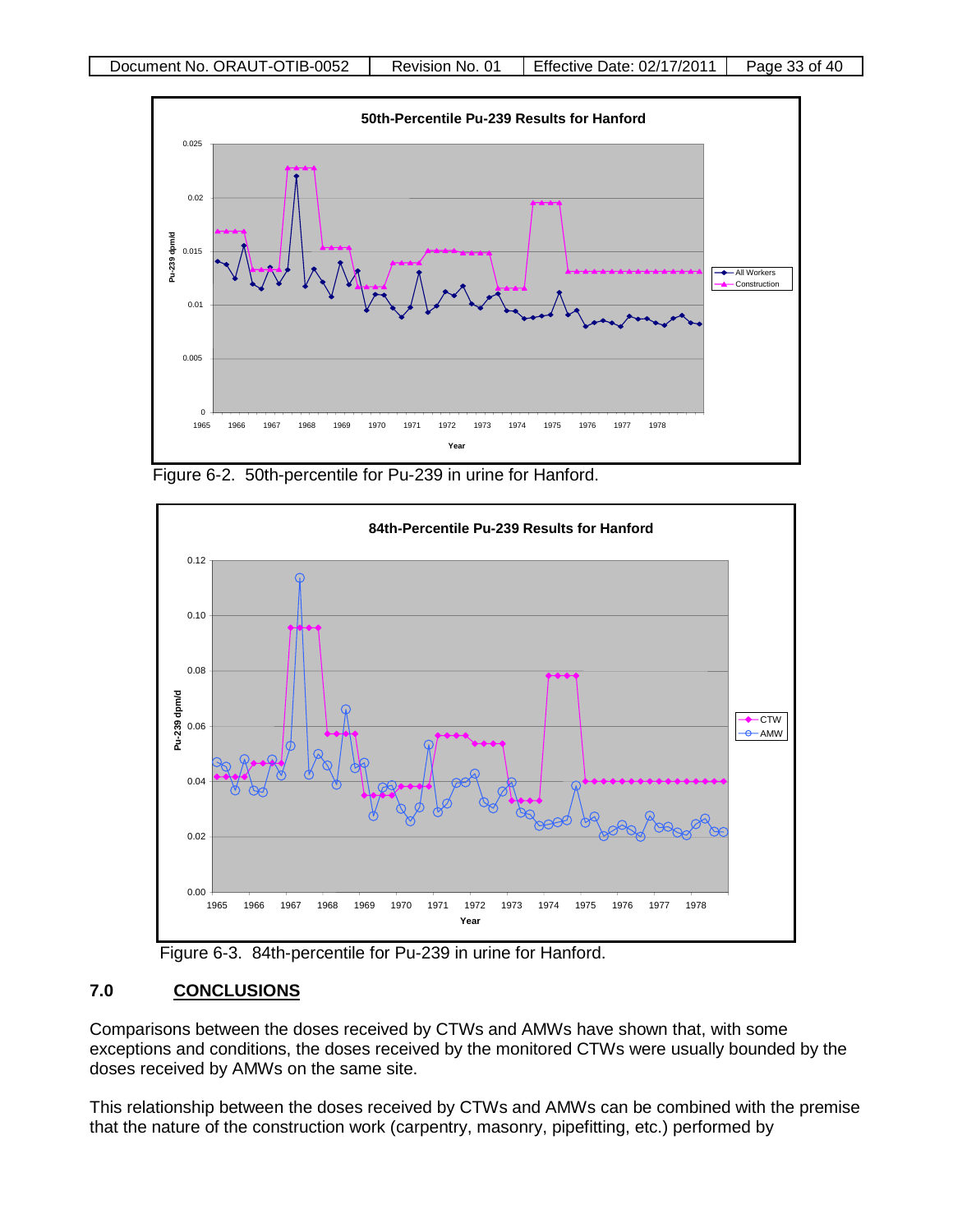| Document No. ORAUT-OTIB-0052 | Revision No. 01 | Effective Date: 02/17/2011 | Page 34 of 40 |
|------------------------------|-----------------|----------------------------|---------------|

unmonitored CTWs was not significantly different (from a radiation protection perspective) from the construction work activities performed by monitored CTWs. Doses to monitored CTWs can, therefore, serve as an acceptable surrogate for doses to unmonitored CTWs.

An analysis of the specific DOE sites identified specific years that CTW doses exceeded AMW doses. To address these instances, an adjustment factor is needed.

More accurate dose reconstructions are possible at sites with abundant dosimetry data. At sites for which data are lacking, dose reconstruction methods tend to produce higher bounding doses and to be more favorable to the claimant. Application of the guidance in this document along with the sitespecific guidance available in TBDs results in dose reconstructions that are favorable to the unmonitored CTW claimant [10].

# **7.1 PRESCRIBED EXTERNAL ADJUSTMENT FACTOR FOR ALL DOE FACILITIES**

Due to limitations on the availability and specificity of CTW and AMW data from other DOE sites, this TIB presents a limited analysis and comparison of CTW and AMW data. To reconcile this limited data analysis with the site-specific comparisons that indicate that external doses to CTWs occasionally exceeded doses to AMWs, a prescribed adjustment factor is needed for dose reconstructions for unmonitored CTWs.

The prescribed external dose adjustment factor was based on consideration of the relative magnitude and trend in CTW and AMW doses shown in Figure 5-1, specifically:

- CTW doses occasionally exceeded AMW doses during the late 1980s and 1990s. However, this reflects work in the DOE complex when radiation protection programs were well established and nearly all potentially exposed workers were monitored. Further, these occasional exceedances have been identified as artifacts caused by a large number of AMWs with no measurable dose.
- CTW doses were significantly lower than AMW doses for an extended period that started in 1961. This indicates that the adjustment factor should be based on instances where CTW doses exceeded AMW doses before 1961.
- The values for pre-1961 adjustment factors range from 1.3 to 1.4.
- The maximum value of 1.4 was selected as the prescribed favorable to claimant external dose adjustment factor (i.e., dose multiplier) for all DOE facilities for all years.

#### **8.0 LIMITATIONS AND APPLICATIONS**

# **8.1 LIMITATIONS**

The application of the conclusions and adjustment factors derived in this document are limited to dose reconstructions for unmonitored construction workers at sites with applicable coworker data or an acceptable method for dose reconstruction for unmonitored workers.

# **8.2 GUIDANCE ON THE DETERMINATION OF PENETRATING DOSE FOR UNMONITORED CONSTRUCTION TRADE WORKERS**

Use the guidance in ORAUT-OTIB-0020 (ORAUT 2008) to assign a penetrating dose that is favorable to unmonitored CTWs. Apply an adjustment factor of 1.4 to the appropriate percentile of the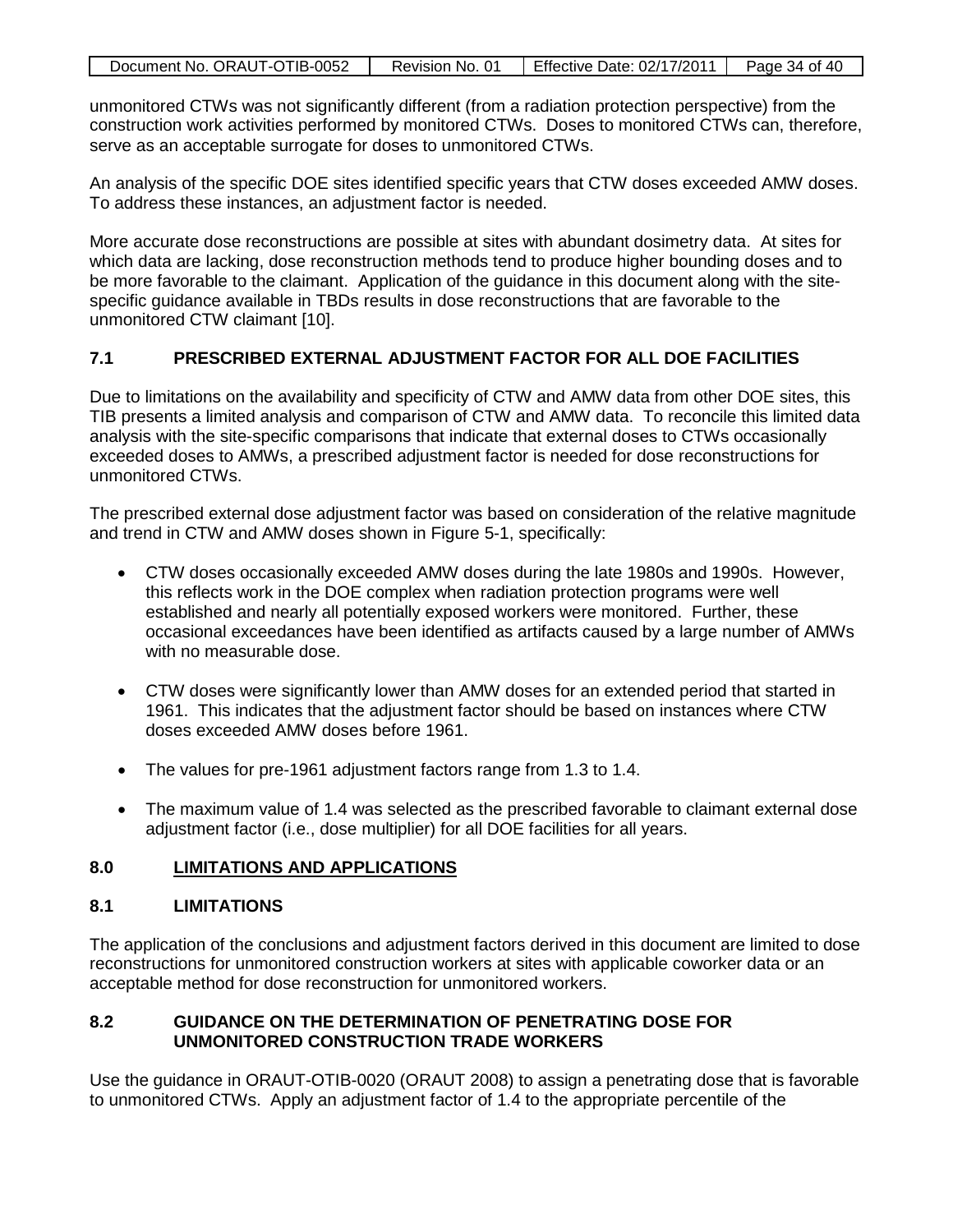| Document No. ORAUT-OTIB-0052 | Revision No. 01 | Effective Date: 02/17/2011 | Page 35 of 40 |
|------------------------------|-----------------|----------------------------|---------------|

measured coworker data for the site, plus the assigned coworker missed dose, to determine the total assigned penetrating dose that is favorable to unmonitored CTWs.

For nonprime CTWs, the dose reconstruction method should use applicable coworker doses and the adjustment factor. For prime CTWs who have unmonitored periods when they should have been monitored, the dose reconstruction method should use coworker doses with the adjustment factor of 1.4.

### **8.3 GUIDANCE ON THE DETERMINATION OF NONPENETRATING DOSE FOR UNMONITORED CONSTRUCTION TRADE WORKERS**

Based on the comparison from SRS and Rocky Flats Plant, the annual nonpenetrating doses in the other coworker studies can be used to assign annual nonpenetrating doses to those CTWs whose dose history is unavailable or incomplete.

Due to a lack of data, it was not possible to provide a comparison of nonpenetrating doses from Hanford. Dose reconstructors should not apply any adjustment factors for nonpenetrating dose.

### **8.4 GUIDANCE ON THE DETERMINATION OF INTERNAL DOSE**

For Hanford dose reconstructions covered by this TIB, the intake rates in the Hanford coworker document should be multiplied by a factor of 2.

If coworker studies are available for other sites, assign a lognormal distribution with the dose equal to the 50th-percentile dose and assign the associated geometric standard deviation (GSD) to account for the possible variation in actual dose. The minimum value assigned to the GSD of a coworker data set is 3.

# **8.5 GUIDANCE ON THE DETERMINATION OF OCCUPATIONAL MEDICAL DOSE**

Dose reconstructors should review the claim file for X-ray records.

If there are X-ray records in the file, the dose reconstructor should use the TBD for the site where the worker performed the work to assign X-ray dose. For example, a worker who worked for Atkinson/ Jones at Hanford could have X-ray records in his/her file. The X-ray dose should be assigned from the Hanford TBD organ dose tables. The dose from any X-rays in the records that appear to have been taken off site at a non-covered facility should NOT be included in dose reconstruction.

For sites with an indication of "X-ray records do not exist" and there are in fact no-X-ray records in the file or for sites that are not currently including X-ray records, such as Y-12 and INL, the dose reconstructor should use the TBD for the site where the worker performed the work to assign the frequency and dose or X-ray procedures that are clearly not a result of work-related injury.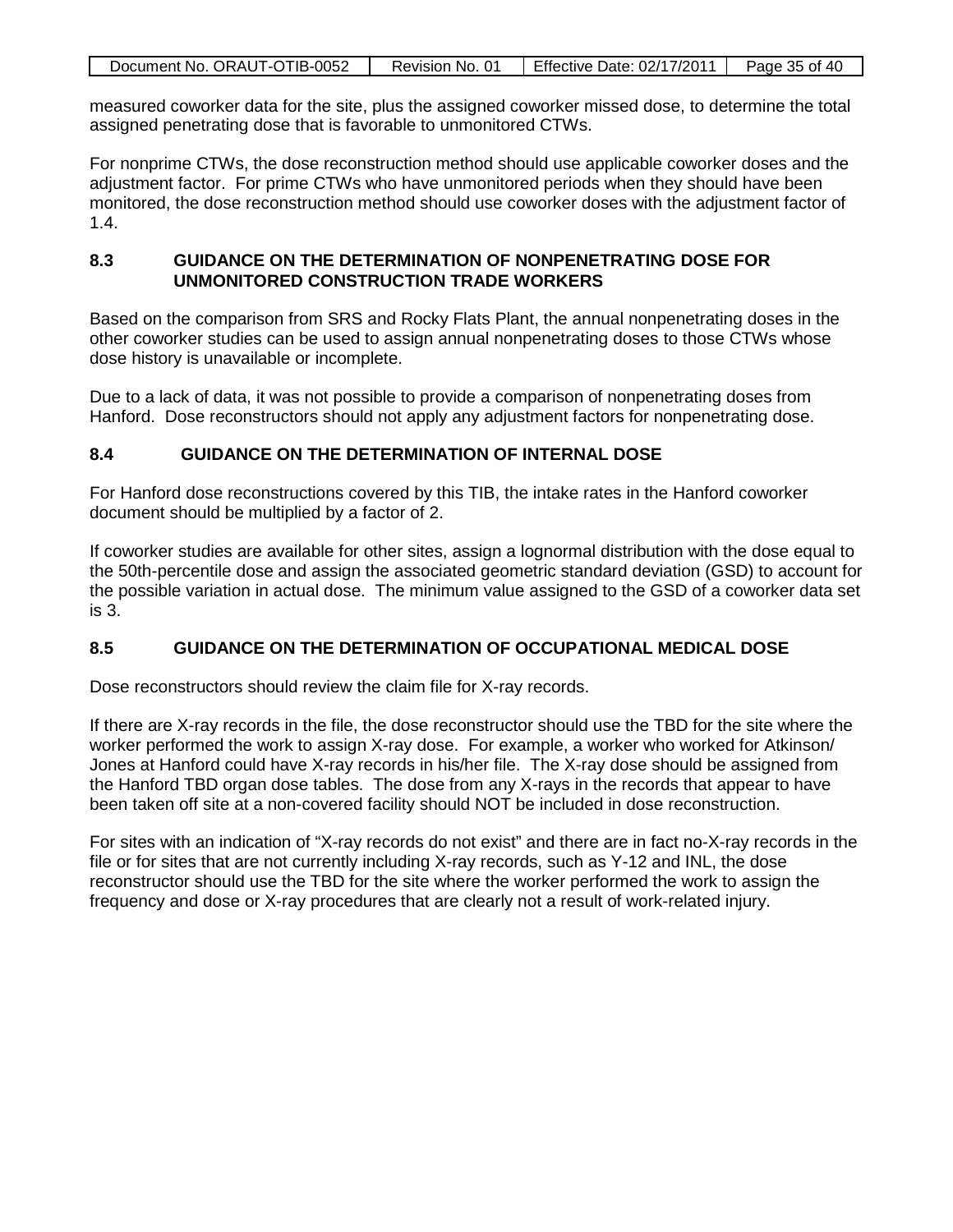| Effective Date: 02/17/2011<br>Document No. ORAUT-OTIB-0052<br>Page 36 of 40<br>Revision No. 01 |
|------------------------------------------------------------------------------------------------|
|------------------------------------------------------------------------------------------------|

#### **9.0 ATTRIBUTIONS AND ANNOTATIONS**

Where appropriate in the preceding text, bracketed callouts have been inserted to indicate information, conclusions, and recommendations to assist in the process of worker dose reconstruction. These callouts are listed in this section with information that identifies the source and justification for each item. Conventional references are provided in the next section that link data, quotations, and other information to documents available for review on the ORAU Team servers.

- [1] Chew, Melton H. M. H. Chew and Associates. Health Physicist, and Morris, Robert L. M.H. Chew and Associates. Health Physicist. September 2010. This change was made as a result of the July 21, 2008 Advisory Board Work Group on Procedures meeting to close finding OTIB-0052-05.
- [2] Chew, Melton H. M. H. Chew and Associates. Health Physicist, and Morris, Robert L. M.H. Chew and Associates. Health Physicist. September 2010. This change was made as a result of the July 21, 2008 Advisory Board Work Group on Procedures meeting to close findings OTIB-0052-13 and OTIB-0052-14.
- [3] Chew, Melton H. M. H. Chew and Associates. Health Physicist, and Morris, Robert L. M.H. Chew and Associates. Health Physicist. September 2010. This change was made as a result of the July 21, 2008 Advisory Board Work Group on Procedures meeting to close finding OTIB-0052-08.
- [4] Chew, Melton H. M. H. Chew and Associates. Health Physicist, and Morris, Robert L. M.H. Chew and Associates. Health Physicist. September 2010. This change was made as a result of the July 21, 2008 Advisory Board Work Group on Procedures meeting to close finding OTIB-0052-10.
- [5] Chew, Melton H. M. H. Chew and Associates. Health Physicist, and Morris, Robert L. M.H. Chew and Associates. Health Physicist. September 2010. This change was made as a result of the July 21, 2008 Advisory Board Work Group on Procedures meeting to close finding OTIB-0052-11.
- [6] Chew, Melton H. M. H. Chew and Associates. Health Physicist, and Morris, Robert L. M.H. Chew and Associates. Health Physicist. September 2010. This change was made as a result of the July 21, 2008 Advisory Board Work Group on Procedures meeting to close finding OTIB-0052-11.
- [7] Chew, Melton H. M. H. Chew and Associates. Health Physicist, and Morris, Robert L. M.H. Chew and Associates. Health Physicist. September 2010. This change was made as a result of the July 21, 2008 Advisory Board Work Group on Procedures meeting to close finding OTIB-0052-12.
- [8] Chew, Melton H. M. H. Chew and Associates. Health Physicist, and Morris, Robert L. M.H. Chew and Associates. Health Physicist. September 2010. This change was made as a result of the July 21, 2008 Advisory Board Work Group on Procedures meeting to close finding OTIB-0052-12.
- [9] Chew, Melton H. M. H. Chew and Associates. Health Physicist, and Morris, Robert L. M.H. Chew and Associates. Health Physicist. September 2010. This change was made as a result of the July 21, 2008 Advisory Board Work Group on Procedures meeting to close finding OTIB-0052-12.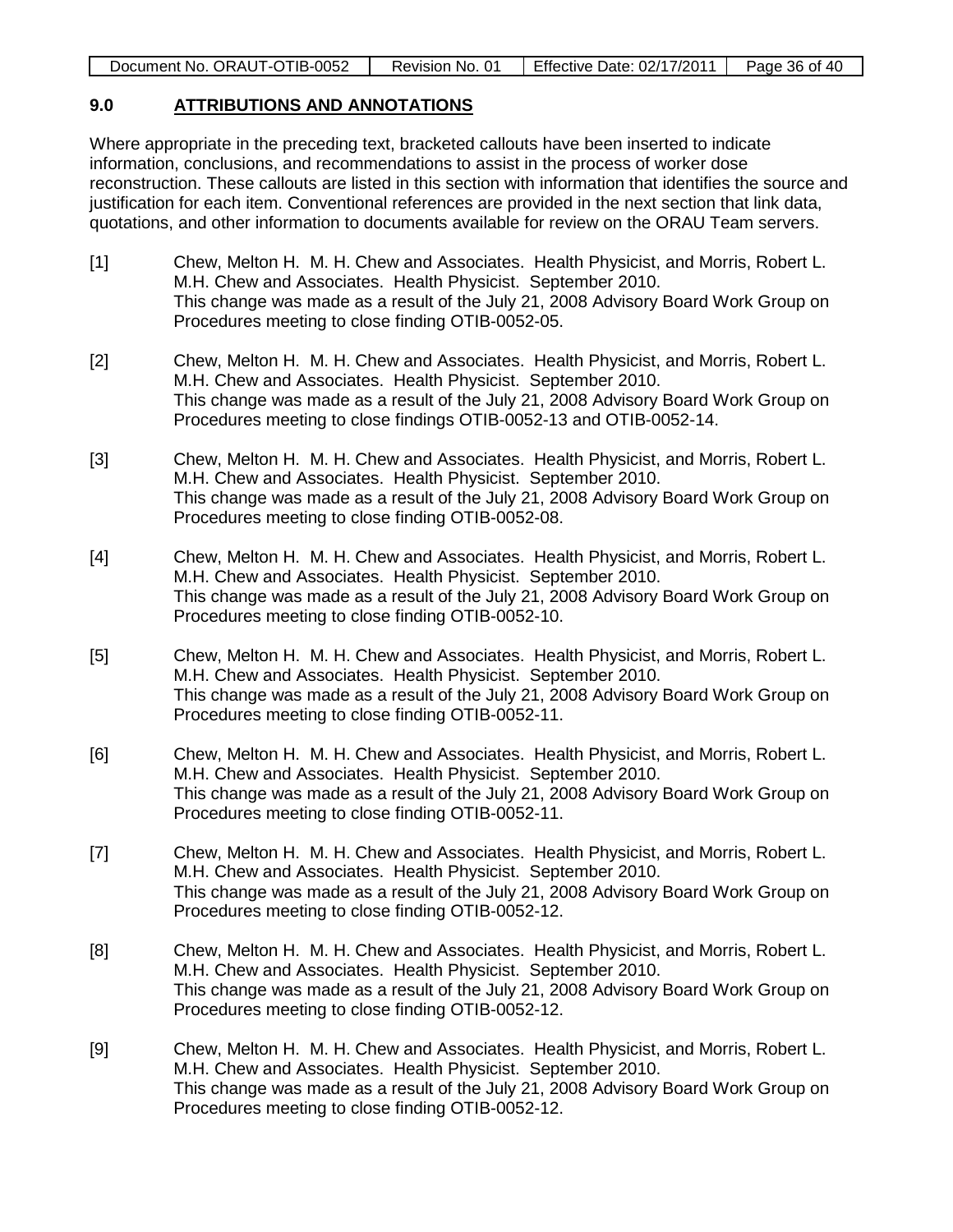| Document No. ORAUT-OTIB-0052 | Revision No. 01 | Effective Date: 02/17/2011 | Page 37 of 40 |
|------------------------------|-----------------|----------------------------|---------------|

[10] Chew, Melton H. M. H. Chew and Associates. Health Physicist, and Morris, Robert L. M.H. Chew and Associates. Health Physicist. September 2010. This change was made as a result of the July 21, 2008 Advisory Board Work Group on Procedures meeting to close finding OTIB-0052-11.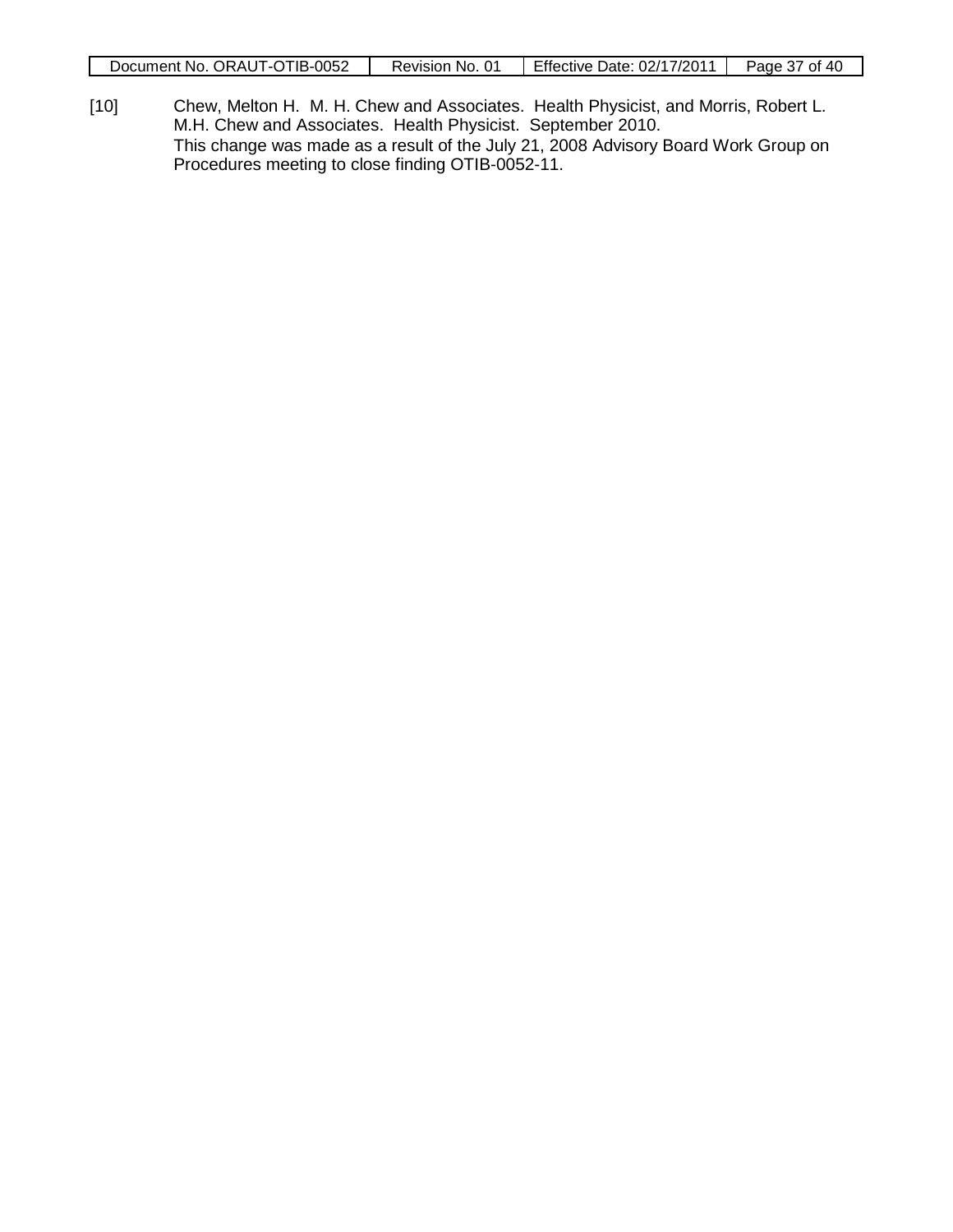| Document No. ORAUT-OTIB-0052 | Revision No. 01 | Effective Date: 02/17/2011 | Page 38 of 40 |
|------------------------------|-----------------|----------------------------|---------------|
|------------------------------|-----------------|----------------------------|---------------|

#### **REFERENCES**

- AEC (U.S. Atomic Energy Commission), AEC Manual-0523
- AEC (U.S. Atomic Energy Commission), 1968, "Chapter 0524, Standards for Radiation Protection," *AEC Manual*, 0524-01, Washington, D.C., November 8. [SRDB Ref ID: 10668]
- DOE (U.S. Department of Energy), 1978, *Ninth Annual Report, Radiation Exposures for DOE and DOE Contractor Employees – 1976*, DOE/EV-0066/9, Washington, D.C., April. [SRDB Ref ID: 26903]
- DOE (U.S. Department of Energy), 1980a, *Tenth Annual Report, Radiation Exposures for DOE and DOE Contractor Employees – 1977*, DOE/EV-0066/10, Washington, D.C., March. [SRDB Ref ID: 26902]
- DOE (U.S. Department of Energy), 1980b, *Twelfth Annual Report, Radiation Exposures for DOE and DOE Contractor Employees – 1979*, DOE/EV-0066/12, Assistant Secretary for Environment, Washington, D.C., December. [SRDB Ref ID: 16121]
- DOE (U.S. Department of Energy), 1982, *Thirteenth Annual Report, Radiation Exposures for DOE and DOE Contractor Employees – 1980*, DOE/EP-0040, Washington, D.C., February. [SRDB Ref ID: 26888]
- DOE (U.S. Department of Energy), 1983, *Fourteenth Annual Report, Radiation Exposures for DOE and DOE Contractor Employees – 1981*, DOE/EP-0040/1, Washington, D.C., March. [SRDB Ref ID: 26890]
- DOE (U.S. Department of Energy), 1984a, *Fifteenth Annual Report, Radiation Exposures for DOE and DOE Contractor Employees – 1982*, DOE/EP-0040/2, Washington, D.C., February. [SRDB Ref ID: 26892]
- DOE (U.S. Department of Energy), 1984b, *Sixteenth Annual Report, Radiation Exposures for DOE and DOE Contractor Employees – 1983*, DOE/PE-0072, Washington, D.C., October. [SRDB Ref ID: 26895]
- DOE (U.S. Department of Energy), 1985, *Seventeenth Annual Report, Radiation Exposures for DOE and DOE Contractor Employees – 1984*, DOE/EH-0011, Washington, D.C., December. [SRDB Ref ID: 26896]
- DOE (U.S. Department of Energy), 1986, *Eighteenth Annual Report, Radiation Exposures for DOE and DOE Contractor Employees – 1985*, DOE/EH-0036, Washington, D.C., December. [SRDB Ref ID: 26897]
- DOE (U.S. Department of Energy), 1987, *Nineteenth Annual Report, Radiation Exposures for DOE and DOE Contractor Employees – 1986*, DOE/EH-0069, Washington, D.C., December. [SRDB Ref ID: 26898]
- DOE (U.S. Department of Energy), 1989, *Twentieth Annual Report, Radiation Exposures for DOE and DOE Contractor Employees – 1987*, DOE/EH-0128, Washington, D.C., October. [SRDB Ref ID: 26899]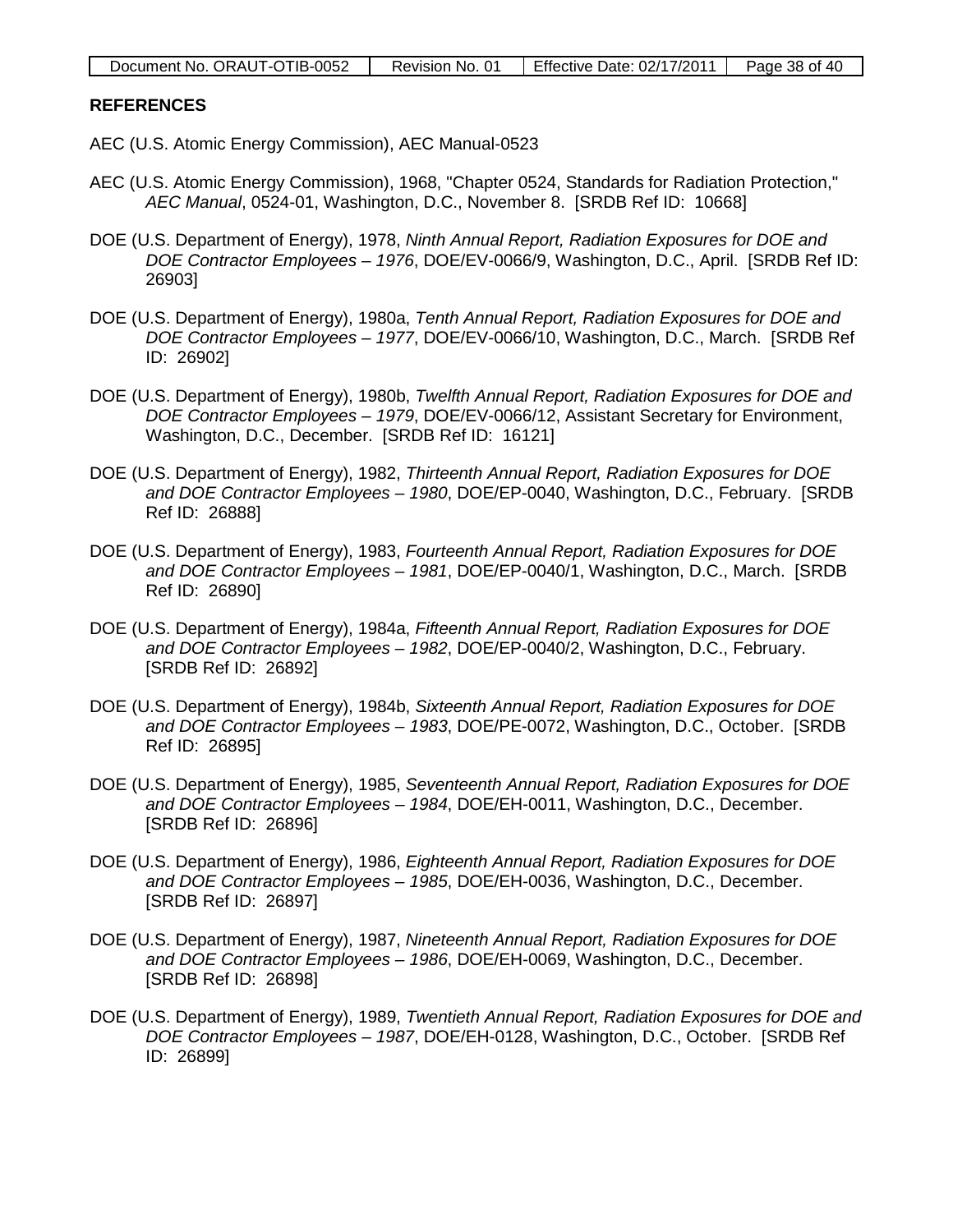| Document No. ORAUT-OTIB-0052 | Revision No. 01 | Effective Date: 02/17/2011 | Page 39 of 40 |
|------------------------------|-----------------|----------------------------|---------------|
|------------------------------|-----------------|----------------------------|---------------|

- DOE (U.S. Department of Energy), 1990, *Twenty-First Annual Report, Radiation Exposures for DOE and DOE Contractor Employees – 1988*, DOE/EH – 0171P, Washington, D.C., December. [SRDB Ref ID: 26900]
- DOE (U.S. Department of Energy), 2006, *The United States Department of Energy's Web Page for Information on Radiation Exposure Monitoring Systems*. http://www.eh.doe.gov/rems/, accessed 1986-2005.
- ERDA (U.S. Energy Research and Development Administration), 1975, *Seventh Annual Report, Radiation Exposures for AEC and AEC Contractor Employees – 1974*, ERDA-76/119, Washington, D.C. [SRDB Ref ID: 26905]
- ERDA (U.S. Energy Research and Development Administration), 1976, *Eighth Annual Report, Radiation Exposures for ERDA and ERDA Contractor Employees – 1975*, ERDA-77-29, Washington, D.C. [SRDB Ref ID: 26904]
- Foster, R. F., A. R. Keene, K. R. Heid, C. M. Unruh, and H. V. Larson, 1959–1973, "Hanford Annual Radiation Summary Letter Reports". [SRDB Ref ID: 26116]
- Horan, J. R. and J. B. Braun, 1993, *Occupational Radiation Exposure History of Idaho Field Office Operations at the INEL*, EGG-CS-11143, EG&G Idaho, Idaho National Engineering Laboratory, Idaho Falls, Idaho, October. [SRDB Ref ID: 1023]
- Keene, A. R., 1960, *Analysis of the Distribution of Externally Received Radiation at Hanford, 1944- 1959,* HW-SA-1933, General Electric Company, Richland, Washington. [SRDB Ref ID: 24381]
- NIOSH (National Institute for Occupational Safety and Health), 2005, *An Epidemiologic Study of Mortality and Radiation-Related Risk of Cancer Among Workers at the Idaho National Engineering and Environmental Laboratory, a U.S. Department of Energy Facility*, HHS (NIOSH) Publication No. 2005-131, U.S. Department of Health and Human Services, Centers for Disease Control and Prevention, National Institute for Occupational Safety and Health, Division of Surveillance, Hazard Evaluations, and Field Studies, January.
- NRC (National Research Council), 1989, *Film Badge Dosimetry in Atmospheric Nuclear Tests*, National Academy of Sciences, National Academy Press, Washington D.C. [SRDB Ref ID: 15199]
- ORAUT (Oak Ridge Associated Universities Team), 2005a, *Savannah River Site*, ORAUT-TKBS-0003, Rev. 03, Oak Ridge, Tennessee, April 5.
- ORAUT (Oak Ridge Associated Universities Team), 2005b, *Analysis of Coworker Data for Internal Dose Assignment*, ORAUT-OTIB-0019, Rev. 01, Oak Ridge, Tennessee, October 7.
- ORAUT (Oak Ridge Associated Universities Team), 2005c, *Dose Reconstruction from Occupationally Related Diagnostic X-Ray Procedures,* ORAUT-OTIB-0006, Rev. 03 PC-1, Oak Ridge, Tennessee, December 21.
- ORAUT (Oak Ridge Associated Universities Team), 2007, *Rocky Flats Plant – Occupational Internal Dose*, ORAUT-TKBS-0011-5, Rev. 02, Oak Ridge, Tennessee, August 17.
- ORAUT (Oak Ridge Associated Universities Team), 2008, *Use of Coworker Dosimetry Data for External Dose,* ORAUT-OTIB-0020, Rev. 02, Oak Ridge, Tennessee, December 04